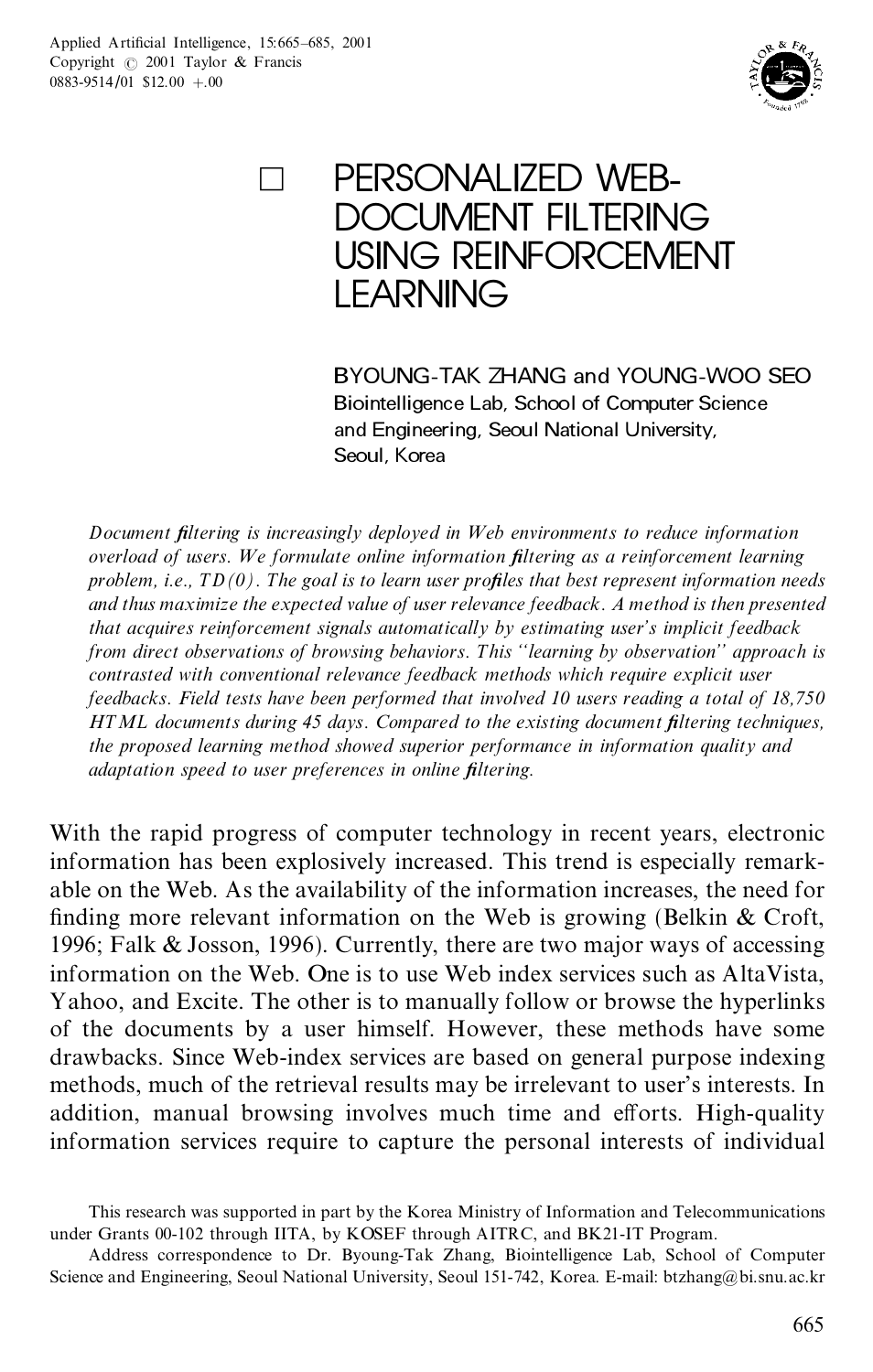users during the interaction with the information retrieval systems (Pazzani & Billsus, 1997).

Several methods have been proposed to reflect user preferences (Kindo et al., 1997). A classical approach is the Rocchio method (1971) and its variants. This is a batch that modifies the original query vector by the vectors of the relevant and irrelevant documents. However, the batch algorithms tend to put large demands on memory and are slow in adaptation, thus not well suited to on-line applications (Mitchell, 1997). Recently, several on-line learning algorithms have been used for information retrieval and filtering. These include the Widrow-Hoff rule (Lewis, Schapirer, Callan,  $\&$  Papka, 1996) and the exponentiated gradient algorithm (Callan, 1998). These algorithms learn training examples one at a time and thus are more appropriate for learning in online fashion. However, all these methods have a drawback that the user has to provide explicit relevance feedback for the system to learn. Since providing relevance feedbacks is a tedious process and users may be unwilling to provide them, the learning capability of the filtering systems may be severely limited.

In this paper, we present a personalized information filtering method that learns user's interests by observing his or her behaviors during the interaction with the system. First, the system is trained on the explicit feedback from the user. After this learning phase, the system estimates the relevance feedback implicitly based on the observations of user actions. This information is used to modify the user profiles. We regard filtering as a goal-directed learning process based on interactions with the environment. The objective is to maxi mize the expected value of the cumulative relevance feedback it receives in the long run from the user. This process is formulated as TD(0) learning, a general form of reinforcement learning (Sutton & Barto, 1998). In this formulation, filtering is viewed as an interactive process which involves a generate-and-test method, whereby the agent tries actions, observes the outcomes, and selectively retains those that are the most effective. The advantage of  $TD(0)$  over other reinforcement learning methods is that it can learn without excessive delay of rewards This is an important property in real-time interactions with the user in Web browsing environments. An additional feature of our approach is that it is learning by experimentation, in contrast to learning by instruction as adopted in most supervised learning methods. The method was implemented as web agents for information retrieval (WAIR) a platform for Web-based personalized information filtering (Seo  $&$  Zhang, 2000).

### **RELATED WORK**

A general model for information retrieval is the vector space model that represents queries and documents as vectors (Salton, 1989). Most of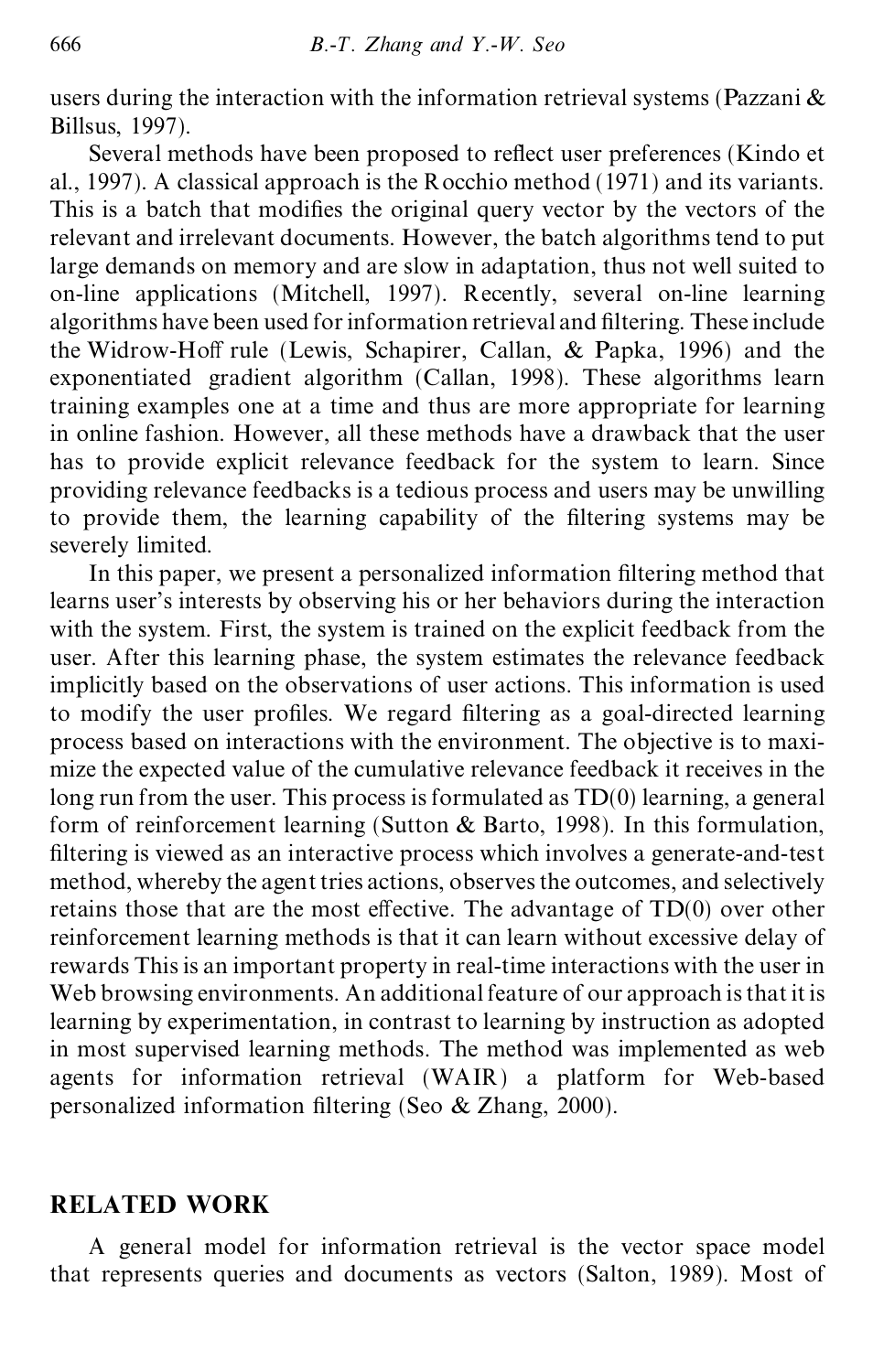the relevance feedback methods in the vector-space model are based on the (Rocchio, 1971). (Here, the original query is modified by increasing the weights of terms that appear in the relevant documents and decreasing the weights of terms that appear in the irrelevant documents:

$$
\mathbf{q}' = \mathbf{q} + \frac{1}{|D_R|} \alpha \sum_{i \in D_R} \mathbf{x}_i - \frac{1}{|D_I|} \beta \sum_{j \in D_I} \mathbf{x}_j, \tag{1}
$$

where **q** is the vector for the initial query,  $D_R$  (resp.,  $D_I$ ) is the index set for relevant (resp., irrelevant) documents, and  $\alpha$  and  $\beta$  are Rocchio's weights. **x**<sub>*i*</sub> is the vector for relevant document  $i$ ,  $\mathbf{x}_i$  is the vector for irrelevant document *j*, and the summation symbol denotes vector summation. However, the Rocchio algorithm updates the queries in batch mode, i.e., the update is based on a collection of documents. Batch learning requires a large amount of memory and is slow in adaptation, and thus not very appropriate for online information services on the Web.

To overcome these drawbacks of batch algorithms, on-line incremental algorithms have recently been proposed. Examples are Widrow-Hoff (WH) and exponentiated gradient (EG) (Lewis et al., 1996; Callan, 1998) algo rithms. The LMS or WH is a supervised learning algorithm that learns classification of documents into prespecified classes. Given a set of document and relevance-label pairs,  $(\mathbf{x}_i, r_i)$ , it searches the weight vector representing the classification rule. Widrow-Hoff is a gradient descent procedure that tries to minimize the squared error of classification:  $||\mathbf{x}_i - r_i||^2$ . The learning rule is given as:

$$
w'_{k} = w_{k} - 2\eta (\mathbf{w} \cdot \mathbf{x}_{i} - r_{i})x_{i,k},
$$
\n(2)

where  $w_k$ ,  $k = 1, ..., d$ , is a component of the weight vector **w**,  $\mathbf{x}_i$  is the *i*th document vector, and  $r_i$  is the correct class of document *i*. The parameter  $\eta > 0$ , usually called the learning rate, controls how quickly the weight vector **w** is allowed to change, and how much influence each new example has on it.

The EG algorithm is similar to WH in that it maintains a weight vector **w** and runs through training examples one at a time. With EG, however, the components of weight vector are restricted to be non-negative and sum to one. The weight update rule is expressed as

$$
w'_{k} = \frac{w_{k} \exp\{-2\eta(\mathbf{w} \cdot \mathbf{x}_{i} - r_{i})x_{i,k}\}}{\sum_{k=1}^{d} w_{k} \exp\{-2\eta(\mathbf{w} \cdot \mathbf{x}_{i} - r_{i})x_{i,k}\}},
$$
(3)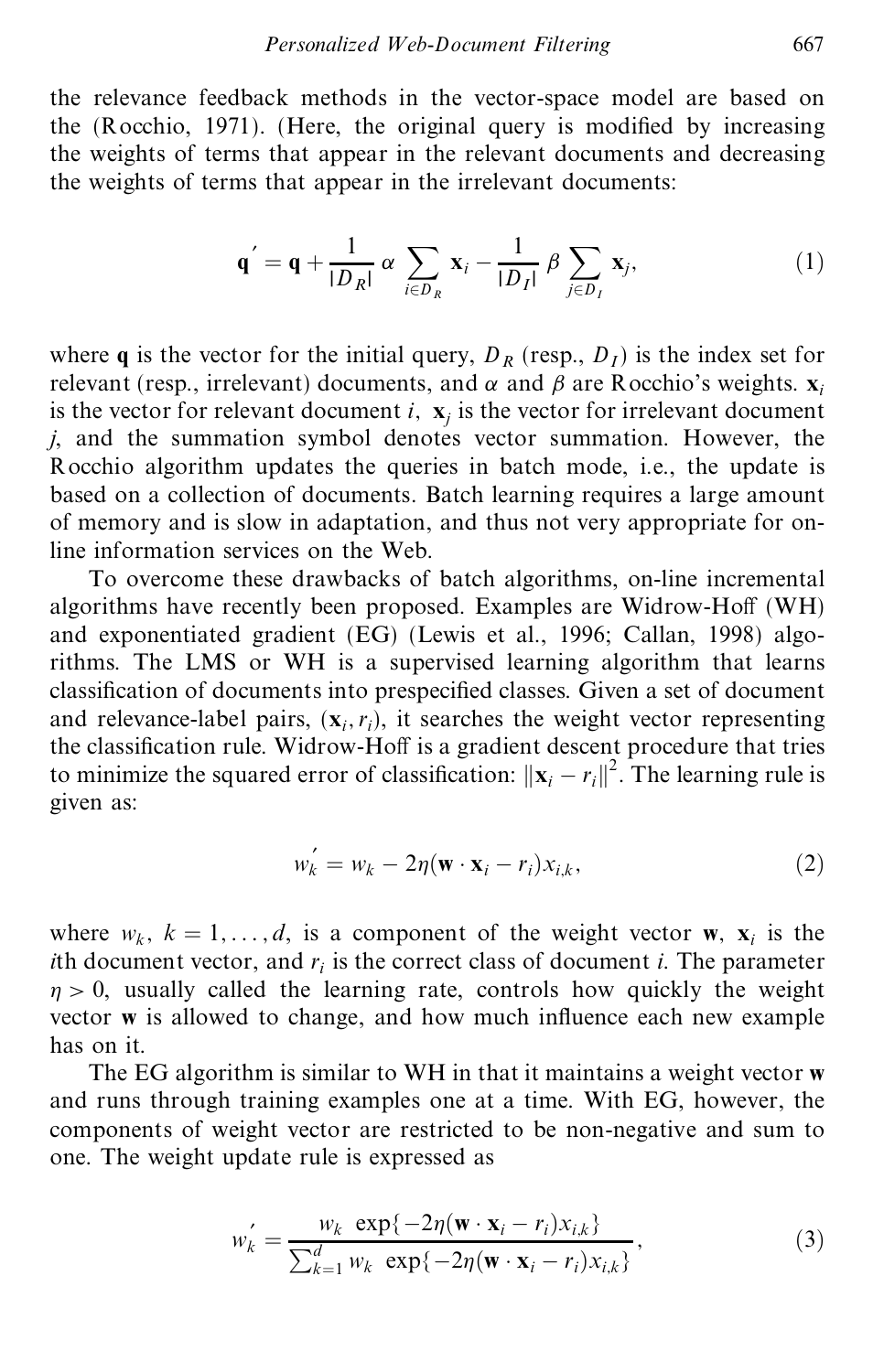where  $\eta = \frac{2}{3K^2}$  and *K* is a value that satisfies the constraint  $K \ge$  $(\max_i x_{i,k} - \min k x_{i,k})$ . Exponential gradient has the characteristic that the terms that have large errors are exponentially reflected in weight modification.

Since the WH and EG algorithms can learn a linear classifier in online fashion, it is useful to apply these algorithms to information filtering. But these methods have some drawbacks. One is that their learning is inherently iterative and typically requires a large number of cycles. In addition, since all the terms in the retrieved documents are used for document representation, and these supervised learning methods tend to use all the given terms, a large number of documents are required to distinguish relevant terms from irrele vant terms with respect to the user's interest. In contrast, the profile update method adopted in WAIR restricts the size of profile and directly reflects user's opinion in the profile by explicitly adding new terms, removing existing terms, and updating term weights.

All the methods described above have drawbacks. One is the user has to participate in relevance feedback himself. The more a filtering system gets users' opinions, the less convenient the system is to use. The other is the general assumption that they usually concern the document set of static nature. But, the nature of the Web is dynamic rather than static. In this case, it is more useful to introduce the concept of filtering than retrieval. Web agents for information retrieval (WAIR) presents a method that gets user's potential preferences by observing his behaviors during the interaction with the information filtering system.

Several studies have been made to release the burden of explicit user's participation in finding the information on the Web. Letizia (Lieberman, 1995), which is an assistant for browsing the Web, traced the user behavior in the conventional Web browser. It analyzes his (or her) behaviors, such as following-up the hyperlinks in an HTML document (Hirashima et al., 1998). And then it estimates his interests by parsing the document and recommending HTML documents. ANTAGONOMY (Kamba, Sakagamir, & Koscki, 1997; Sakagami & Kamba, 1997) suggested methods by which user prefer ences for the electronic news articles can be learned from user behaviors. They have exploited two types of inference: one using explicit feedback and the other using implicit feedback. In the explicit relevance feedback, the users rate all articles according to their relevance. In the implicit, the users read articles by performing scrolling and enlarging the articles, and the system infers from the behaviors how much the user was interested in each article. Morita and Shinoda (1994) exploited a heuristic, which uses behavior monitoring to capture the user's interests in information, for filtering the news articles. They have determined whether a user is interested in an article or not by measuring the time to read it. MAXIMS (Lashkari, Metral,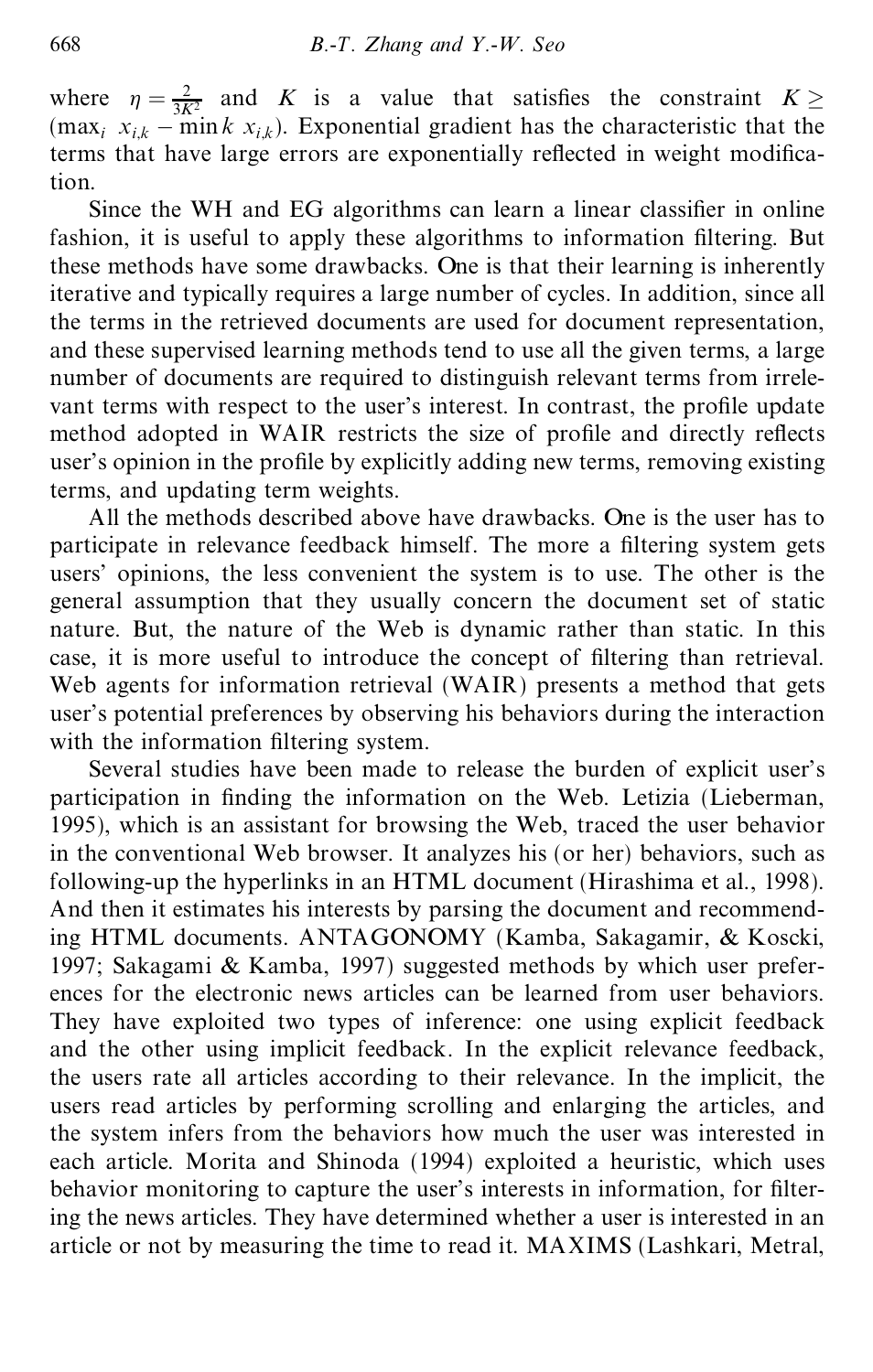# **PERSONALIZED FILTERING AS REINFORCEMENT LEARNING**

## **Information Filtering in WAIR**

Web agents for information retrieval was originally designed as a platform for the development of personalized information services on the Web. Web agents for information retrieval consists of three agents: an interface agent, a retrieval agent, and a filtering agent. The interaction between the agents is illustrated in Figure 1. The overall procedure is summarized in Figure 2.



**FIGURE 1.** System architecture of WAIR.

- 1. Get the initial profile from the user. Set  $t \leftarrow 0$ .
- 2. (Retrieval) Generate a query from the profile to retrieve NURLs.
- 3. (Filtering) Evaluate the relevance of documents. Rank the  $N$  documents and present  $M$  of them to the user.
- 4. (Interface) Get the feedback by observing user behavior.
- 5. (Learning) Update the user profile.
- 6. Set  $t \leftarrow t + 1$ . Go to step 2.

**FIGURE 2.** The overall procedure of WAIR.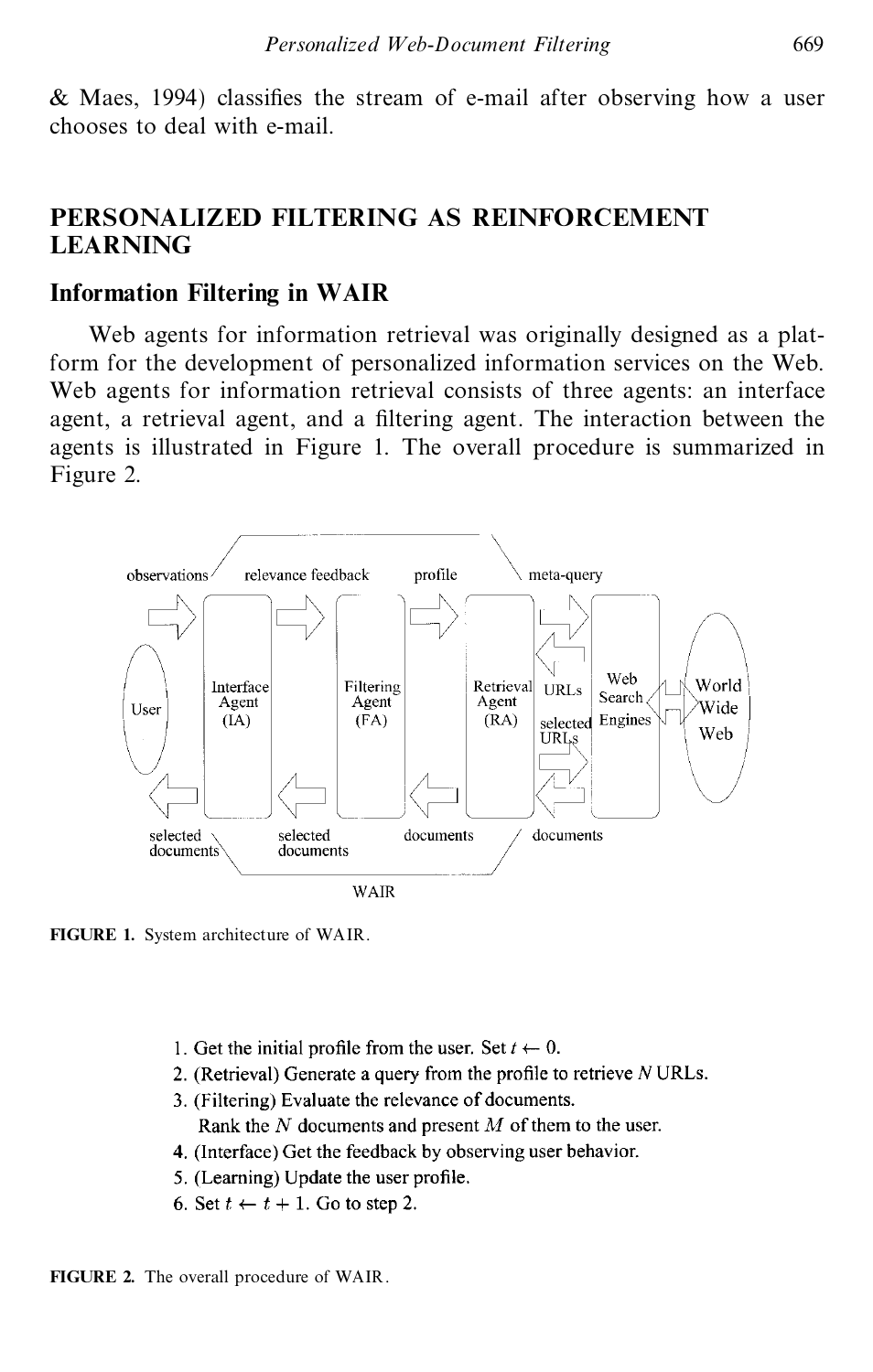Initially, the user provides the system with a profile (Step 1). Typically, the initial profile consists of a few keywords. Then, the retrieval agent constructs a query using the profile and get *N* URLs (Step 2). Existing Web search engines are used to obtain the relevant URLs. The documents for the URLs are then retrieved and preprocessed, and their relevance values are estimated. The *N* documents are ranked, and *M* of them are filtered and presented to the user (Step 3). To balance exploration and exploitation, WAIR chooses the highest-ranked documents most of the time, but occasionally (with probability  $\epsilon$ ) it filters lower-ranked documents.

The interface agent observes user behavior and measures user feedback (Step 4). Two different types of user feedbacks are distinguished in  $WAIR$ . One is the "explicit" feedback in the form of scalar values to evaluate the relevance of the documents. This is provided by the user during the initial learning phase. A second type of feedback is the "implicit" feedback. This is not provided by the user, but estimated by the interface agent in WAIR . That is, the users read filtered HTML documents by performing normal browsing behaviors, such as scrolling thumb up and down, bookmarking an URL, following the hyperlinks in the filtered document, and the WAIR infers from the behaviors how much the user was interested in each filtered document with a multilayer neural network. This process is described in detail in the next section. The feedback information is then used to update the user profile (Step 5). Basically, this consists of inserting new terms, removing existing terms, and adjusting term weights of profile terms using the terms in the relevant/irrelevant documents. Then, the revised profile is used to get new documents by going to the retrieval step. Note that the user provides only an initial query and then WAIR automatically retrieves and filters documents by observing user behaviors implicitly.

# **Filtering as Reinforcement Learning**

The task of information filtering in WAIR is formulated as a reinforcement learning problem. Reinforcement learning is about learning from inter action how to behave in order to achieve a goal. The reinforcement learning agent and its environment interact over a sequence of discrete time steps. The actions are the choices made by the agent. The states are the basis for making the choices. The rewards are the basis for evaluating choices. In WAIR, actions are defined as the decision-making as to whether to present the document to the user or not. States are defined as the pairs of the profile and the document to be filtered.

The policy is a stochastic rule by which the agent selects actions as a function of states. Formally, a policy  $\pi$  is a mapping from each state *s* and action *a* to the probability  $\pi(s, a)$  of taking action *a* when in state *s*. We use an  $\epsilon$ -greedy policy for choosing an action given a state. That is, most of the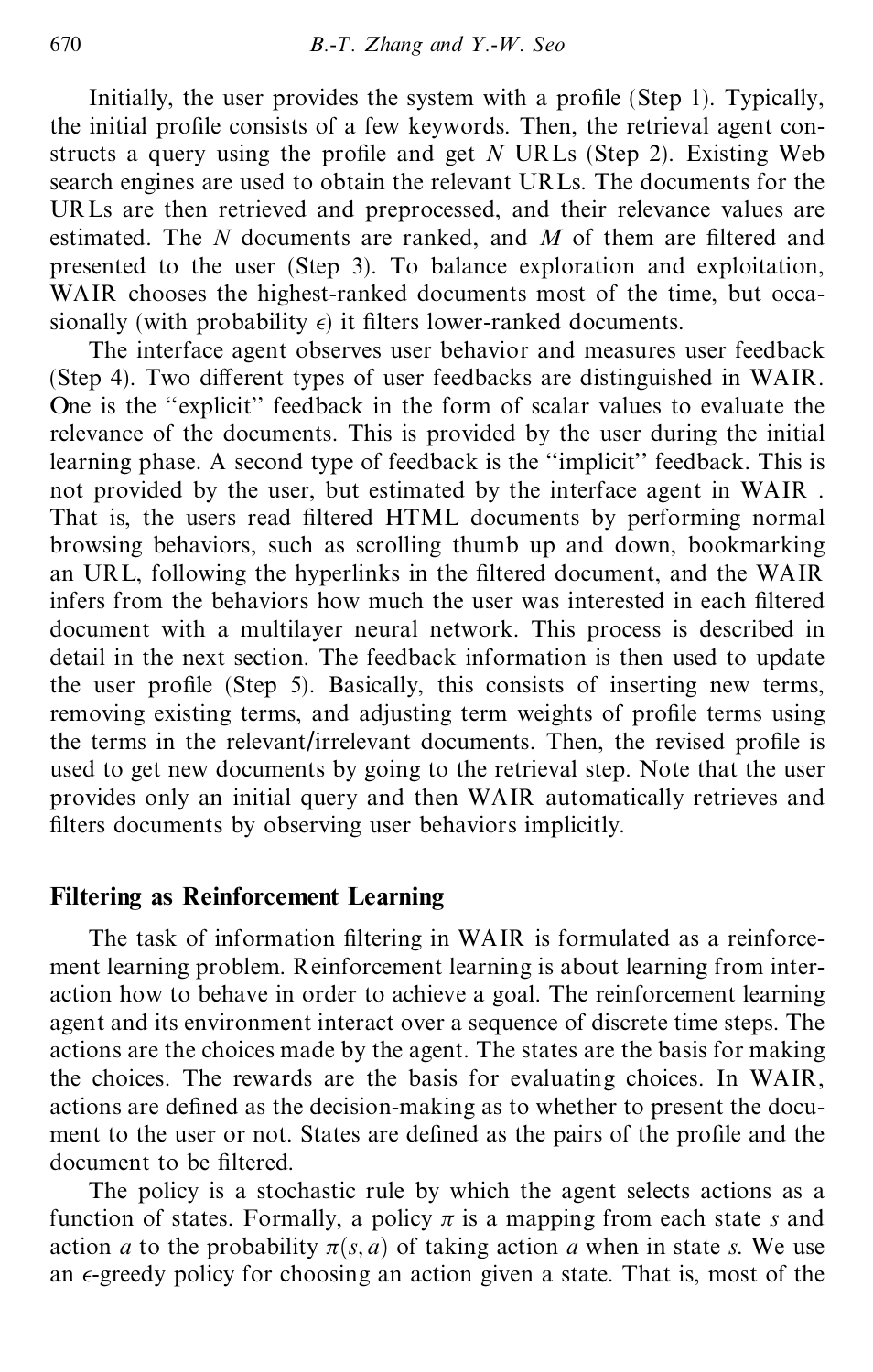time WAIR chooses the highest-ranked documents, but with probability  $\epsilon$ , it chooses lower-ranked documents too. The rationale behind this policy is that it combines exploitation and exploration of search behavior. The selection of documents with the highest relevance value corresponds to exploitation of known information, while selecting random documents encourages exploration of unknown regions to find interesting documents which are unexpected by the user. An advantage of the  $\epsilon$ -greedy method is that, in the limit as the number of actions increases, the probability of selecting the optimal action converges to greater than  $1 - \epsilon$ , i.e., to near certainty (Sutton & Barto, 1998).

The filtering agents' objective is to maximize the amount of reward it receives over time. The return is the function of future rewards that the agent seeks to maximize. Value functions of a policy assign to each state, or state action pair, the expected return from that state, or state-action pair, the largest expected return achievable by any policy. The agent tries to select actions so that the sum of the discounted rewards it receives over the future is maximized. In particular, it chooses action  $a_t$  to maximize the expected discounted return:

$$
R_{t} = r_{t+1} + \gamma r_{t+2} + \gamma^{2} r_{t+3} \cdots
$$
  
= 
$$
\sum_{k=0}^{\infty} \gamma^{k} r_{t+k+1},
$$

where  $\gamma$  is a parameter,  $0 \le \gamma \le 1$ , called the discount rate.<br>To make decisions on whether or not filter the documents, it is necessary to estimate value functions, i.e., functions of states that estimate how good it is to be in a given state. The notion of how good here is defined in terms of future rewards that can be expected, i.e., in terms of expected return. Value functions are defined with respect to particular policies. Informally, the value of a state *s* under a policy  $\pi$ , denoted  $V^{\pi}(s)$ , is the expected return when starting in *s* and following  $\pi$  thereafter. We can define  $V^{\pi}(s)$  as

$$
V^{\pi}(s) = E_{\pi} \{ R_t | s_t = s \}
$$
  
=  $E_{\pi} \left\{ \sum_{k=0}^{\infty} \gamma^k r_{t+k+1} | s_t = s \right\}$   
=  $E_{\pi} \left\{ r_{t+1} + \gamma \sum_{k=0}^{\infty} \gamma^k r_{t+k+2} | s_t = s \right\}$   
=  $E_{\pi} \{ r_{t+1} + \gamma V^{\pi}(s_{t+1}) | s_t = s \},$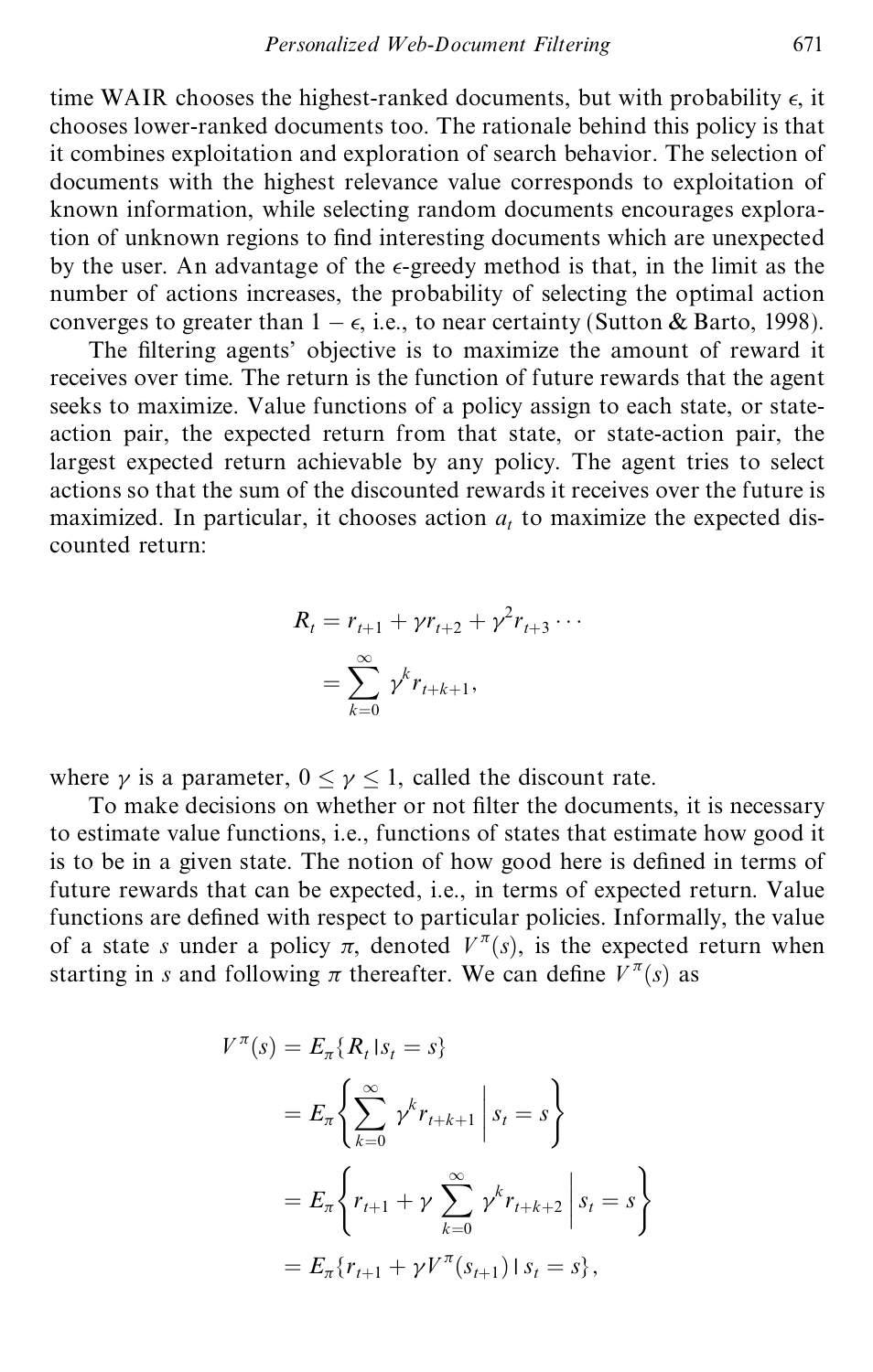where  $E_{\pi}$ { } denotes the expected value given that the agent follows policy  $\pi$ . Temporal difference (TD) learning, a form of reinforcement learning, uses an estimate of  $(V^{\pi}(s))$  as a target. Because  $V^{\pi}(s_{t+1})$  is not known, it uses the current estimate  $V_t(s_{t+1})$  instead. In procedural form, the update rule for the state-value function is expressed as

$$
V_{t+1}(s_t) = V_t(s_t) + \alpha [r_{t+1} + \gamma V_t(s_{t+1}) - V_t(s_t)],
$$

where  $s_t$  is the state,  $\gamma$  is a discount factor which determines the present value of the expected future reward, and  $r_{i+1}$  denotes the immediate reward due to filtering document *i*. This recurrence relationship indicates the theoretical target that the WAIR learning procedure has to attempt to reach. That is, the equation reaches a fixed point when  $r_{t+1} + \gamma V_t(s_{t+1})$  equals to  $V_t(s_t)$ , i.e., the sum of the reward and the discounted expected reward of the next state becomes the same as the value of the current state.

It should be mentioned that WebWatcher (Boyan, Freitag, & Joachims, 1996; Joachims, Freitag, & Mitchell, 1997) learns the user interests using reinforcement learning like in WAIR. In Web Watcher, it is assumed that the information space is linked with hyperlinks. While the retrieval agent seeks the relevant documents, it is directed by the value of reinforcement learning:

$$
Q_{t+1}(s,a) = R(s^{'}) + \gamma \max_{\alpha^{'} \in actions-in-s^{'}}[Q_{t}(s^{'},a^{'})].
$$

Here, *Q*-value is the discounted sum of the future rewards that will be obtained when the agent follows a hyperlink in an HTML document and subsequently chooses the optimal hyperlink. Note that WebWatcher is in contrast with WAIR in several points. While the objective of WebWatcher is to find interesting sites (a retrieval agent), the aim of WAIR is to filter a stream of documents that are relevant to user preferences (a filtering agent). Thus, the actions in WAIR are defined as the decision making whether or not to present documents to the user, while the actions in WebWatcher is the decisions as to follow the links or not. As shown above, the learning process in WAIR is formulated as  $TD(0)$  learning while WebWatcher is best formulated as *Q*-learning. While Q-learning primarily concerns selecting the most promising action in the given state, TD(0) is more general than Q-learning in that it deals with the value of the state. In WAIR, we seek the state of the profile that reflects the user's information needs well. Thus, our problem is more naturally formulated as TD(0).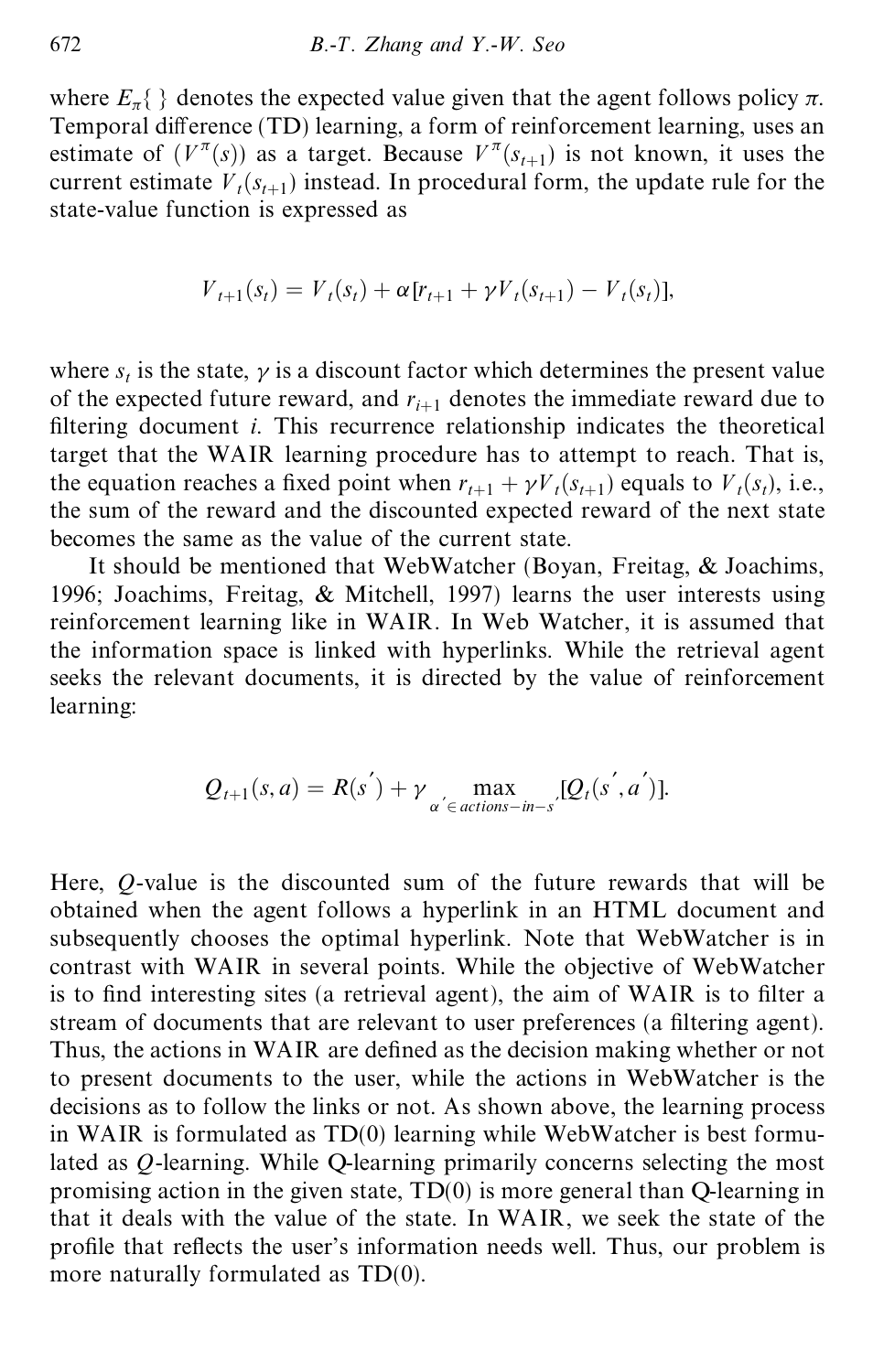## **LEARNING PROFILES FROM IMPLICIT FEEDBACKS**

In this section, we first describe the retrieval of documents in WAIR. Then, the procedures for estimating user feedbacks and updating user profiles are described.

#### **Document Retrieval**

The task of the retrieval agent is to get a collection of candidate HTML documents to be filtered. The retrieved documents undergo preprocessing. We use standard term-indexing techniques, such as removing stop-words and stemming (Frakes & Baeza-Yates, 1992). Formally, a document is repre sented as a term vector **x***i*:

$$
\mathbf{x}_{i} = (x_{i1}, x_{i2}, \dots, x_{i,k}, \dots, x_{i,d}),
$$
\n(4)

where  $x_{i,k}$  is the numeric value that term  $k$  takes on for document  $i, d$  is the number of terms used for document representation. In this work, we assume that  $x_{i,k}$  represents the normalized term frequency, i.e.,  $x_{i,k}$  is proportional to the number of term *k* appearing in document *i* and  $\|\mathbf{x}_i\| = 1$ . This is contrasted with the usual  $tf \cdot idf$  (term frequency  $\cdot$  inverse document frequency) (Salton, 1989) based indexing method in conventional information retrieval. We use only *tf* information because we focus on information filtering from a stream of Web documents. In contrast to the conventional information retrie val environments, where the collection of documents are static over a long period of time, our situation addresses a dynamically changing environment. In this dynamic environment, the inverse document frequency (which is com puted with respect to a static collection of documents) is not significant.

The ultimate goal of WAIR is to filter documents that best reflect user's preferences. This is done by learning the profiles of users. A user profile consists of one or more topics. Topics represent user's information needs. In this section, we assume for simplicity that a profile consists of a single topic. The method can readily he generalized to multiple topics for a user by maintaining multiple profiles. Formally, the profile p is represented as a weight vector  $\mathbf{w}_p$ :

$$
\mathbf{w}_p = (w_{p,1}, w_{p,2}, \dots, w_{p,k}, \dots, w_{p,d}),
$$
 (5)

where  $w_{p,k}$  is the weight of the *k*th term in the profile and  $\|\mathbf{w}_p\| = 1$ . *d* is the number of terms used for describing the profiles. Formally, it is the same as the number of terms for representing documents. In WAIR, however, the maximum number of nonzero terms in the profile is limited to  $m < d$ . This is useful for concise description of user interests. Initially, the profile  $w_p$  contains only a small number of nonzero terms that are contained in the original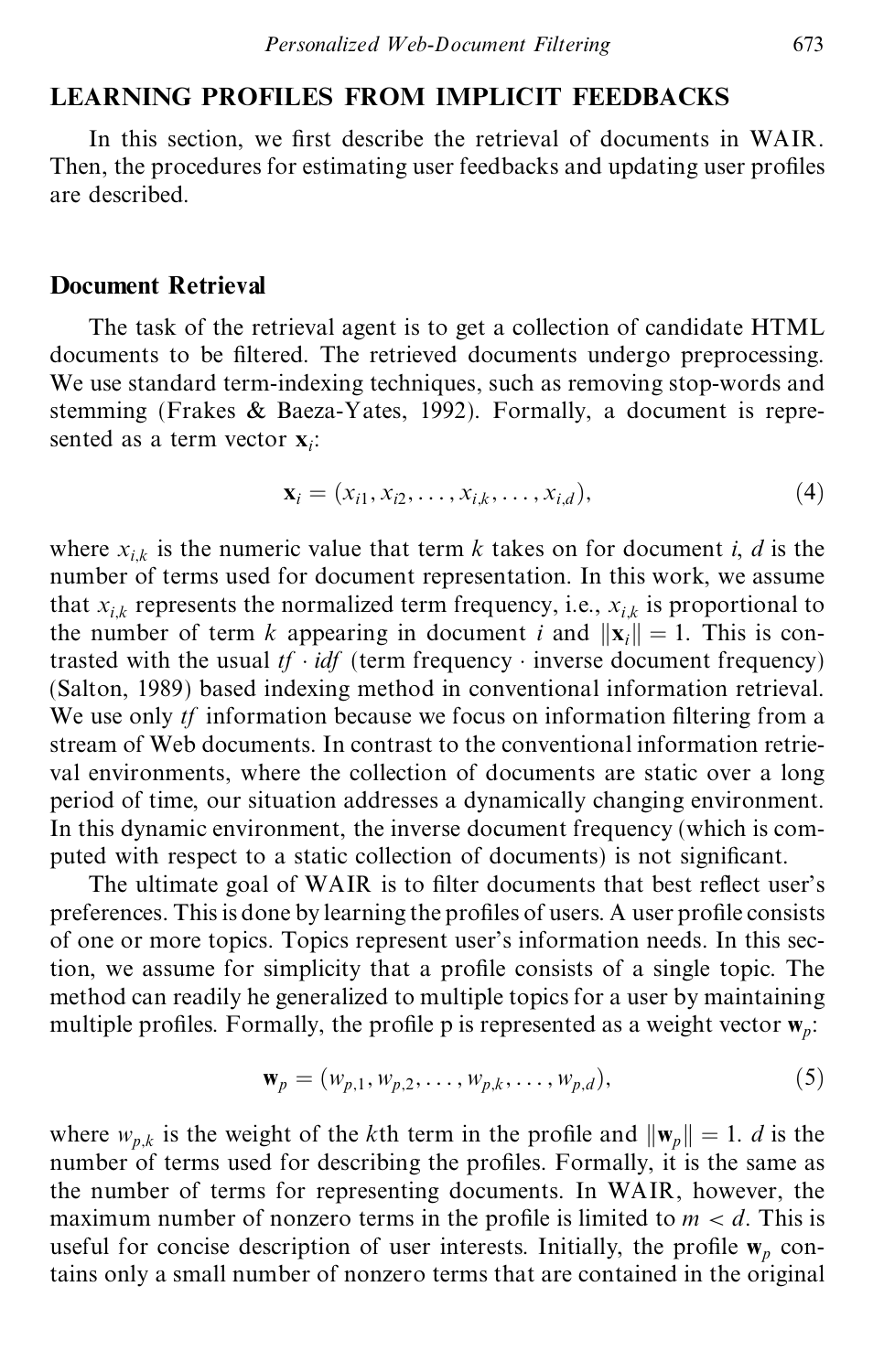user query. The subsequent retrieval and user-feedback process expands and updates the number and weights of the profile terms, as described below.

WAIR searches the Web-documents by using existing Web-index services, i.e., AltaVista, Excite, and Lycos. That is, it formulates a query  $q_p$ that is forwarded to one or more Web search engines. Queries are constructed by choosing terms from the profile based on an  $\epsilon$ -greedy selection method. The retrieval agent then selects  $N$  URLs from different engines and ranks them. The rank of document *i* for profile  $p$  is based on its similarity (or relevance) to the profile and computed as the inner product:

$$
V(s_i) = \mathbf{w}_p \cdot \mathbf{x}_i = \sum_{k=1}^d w_{p,k} x_{i,k},
$$
 (6)

where  $w_{p,k}$  and  $x_{i,k}$  are the *k*th terms in profile *p* and document, respectively. The candidate documents are then sorted in descending order of  $V_i(s_i)$ , and *M* of them are presented to the user. Note that since the term vectors are normalized to  $\mathbf{w}_p = 1$  and  $\mathbf{x}_i = 1$ , the relevance value is equivalent to the cosine correlation, i.e.,

$$
V(s_i) = \frac{\mathbf{w}_p \cdot \mathbf{x}_i}{\|\mathbf{w}_p\| \|\mathbf{x}_i\|},\tag{7}
$$

where  $\|\mathbf{x}_i\| = \sqrt{\sum_{k=1}^d x_{i,k}^2}$ .

### **Estimating Implicit Feedbacks**

The interface agent presents the retrieval results to the user. It also observes user's behavior by "looking over his (or her) shoulder" (Maes, 1994) to learn his interests. Figure 3 shows the user interface of the WAIR system. It has three window frames. Part A is the input board that gets user's query, filtering conditions, and shows the status of filtering procedure. Part B is for presenting the filtering results and getting the user's explicit feedback. Part C is a repository of bookmarks. And Part D a browser where the agent observes the user's behavior.

Once *M* documents are filtered and presented, the user reads or browses (or ignores) the documents. For a document **x***<sup>i</sup>* presented to the user, WAIR measures a scalar-valued feedback by observing user behaviors as

$$
r_i = \delta R_E(i) + (1 - \delta)R_I(i),\tag{8}
$$

where  $R_E(i)$  is an explicit feedback and  $R_I(i)$  is an implicit feedback for document  $i$ .  $\delta$  is a regulating factor that adjusts the ratio of implicit and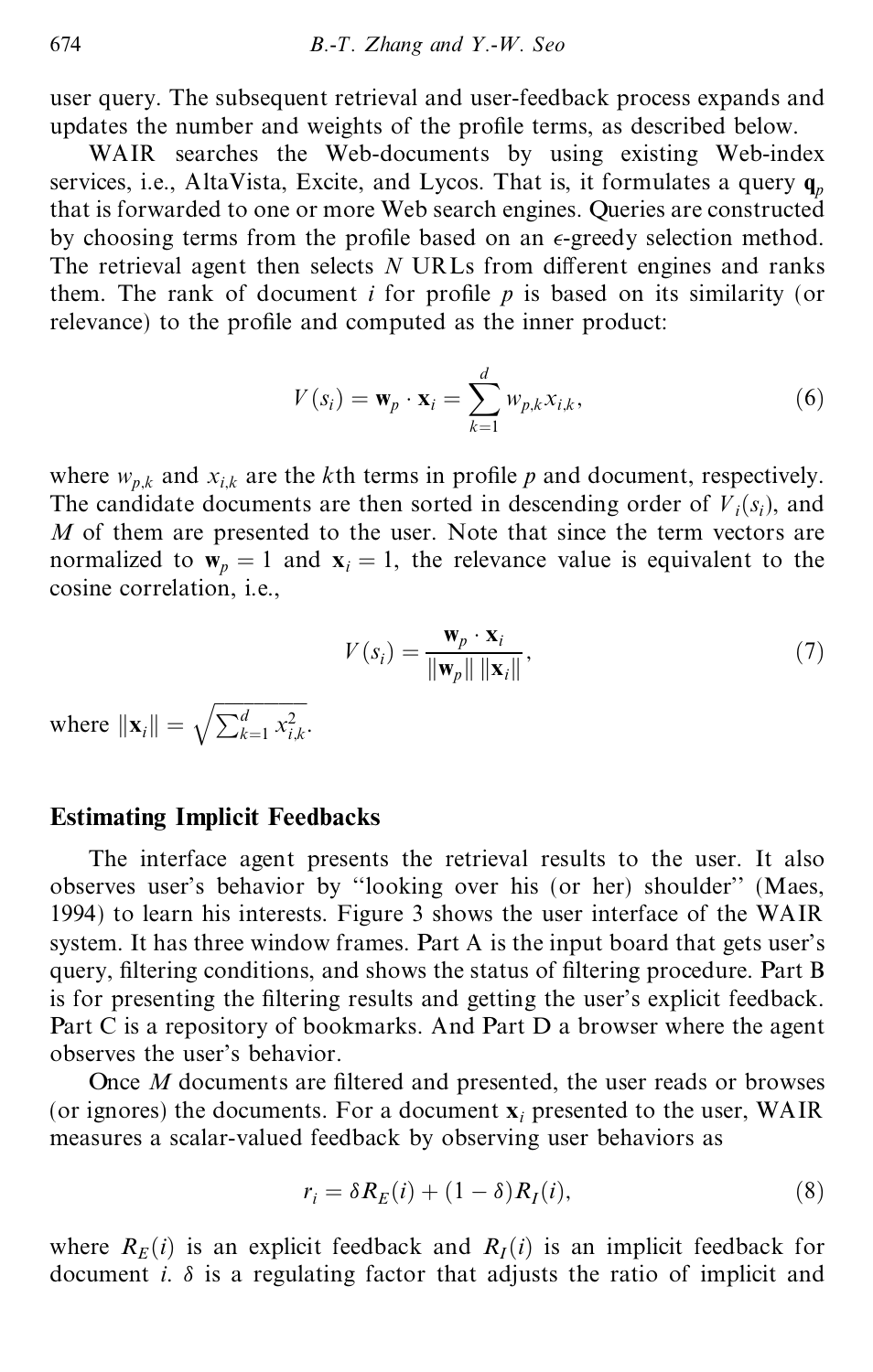

**FIGURE 3.** The user interface of WAIR.

explicit feedback. If  $\delta$  is zero, implicit feedback is only used. The values are normalized to  $0 \le R_F(i) \le 1$  and  $0 \le R_I(i) \le 1$ . The parameter  $\delta$  controls the relative contribution of each feedback.

The explicit feedback is provided by the user as a real value in interval [0, 1] while or after he reads the document. This feedback type is used in an early stage of interaction between the user and WAIR. After some interactions with the user, WAIR transfers to an implicit feedback mode in which the user does not need to give explicit feedback for the presented documents. The implicit feedback is measured automatically by WAIR without explicit help from the user. This can be done by analyzing users' behaviors on the documents filtered. Several factors can be measured. In this work, we distinguish four factors: reading time (*rt*), bookmarking (*bm*), scrolling ( $sc$ ), and following up ( $\bf{\hat{H}}$ ) the hyperlinks in the filtered documents. The total score of implicit feedback is computed as

$$
R_I(i) = \sum_{v \in F} c_v f_v(i), \qquad (9)
$$

where  $F = \{bm, f\}$ , *fl*, *rt*, *sc*} is the set of implicit feedback factors, and  $c_v$  were the weight for each factor. The weight values  $c<sub>v</sub>$  are determined by explicit feedback sessions during pre-experiments.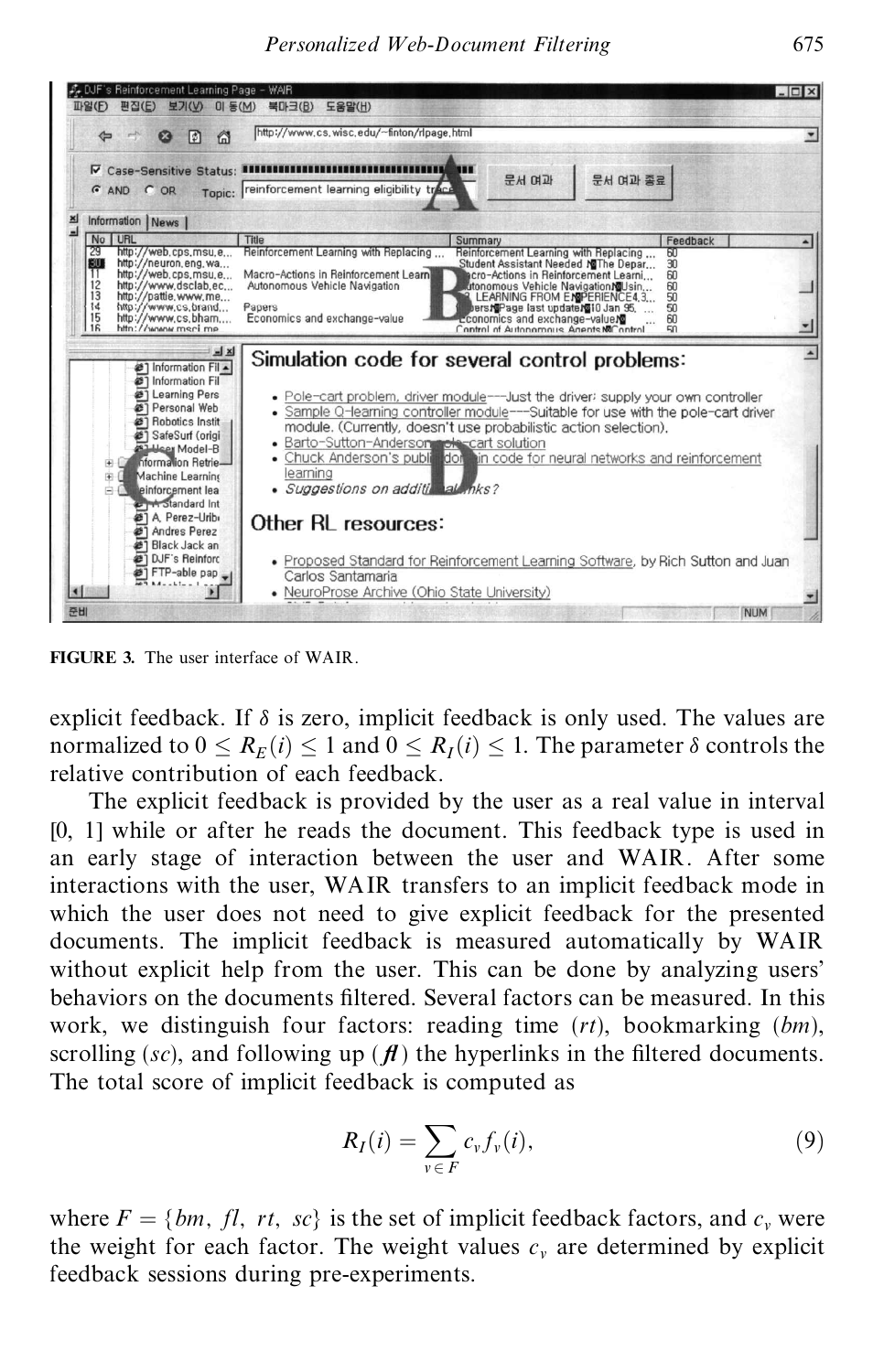## **Updating User Profiles**

The filtering agent evaluates the similarity between the documents retrieved and the user preferences to choose a subset of documents that best reflects user interests. User's preference is represented as a profile as described above. The profile is updated by adding new terms, removing existing terms, and modifying term weights. The update is based on the reward  $r_i$ . Formally, all this process can be expressed as a single learning rule:

$$
w_{p,k}^{(i+1)} = w_{p,k}^{(i)} + \beta r_i I(x_{i,k}),
$$
\n(10)

where  $w_{p,k}^{(i)}$  is the term weight used for retrieving the *i*th document.  $I(x)$  is a linear threshold function defined as

$$
I(x) = \begin{cases} +1 & \text{if } x \ge \theta_H \\ 0 & \text{if } \theta_L \le x < \theta_H \\ -1 & \text{if } x < \theta_L, \end{cases} \tag{11}
$$

where  $\theta_H$  and  $\theta_L$  are thresholds with  $\theta_H > \theta_L$ . According to this rule, a profile term gets its weight increased by a factor of relevance score  $r_i$  if the term appears in the relevant document. On the other hand, the terms get its weight increased by a factor of relevance score  $r_i$  if the term appears in the nonrelevant document. It should be noted that *r<sup>i</sup>* may be the implicit feedback only, estimated by equation  $(8)$ . In vector form, the profile is updated as

$$
\mathbf{w}_p^{(i+1)} = \mathbf{w}_p^{(i)} + \beta r_i I(\mathbf{x}_i),\tag{12}
$$

where  $I(\cdot)$  is now defined for a vector argument.

### **EXPERIMENTAL RESULTS**

The performance of the proposed filtering method was experimentally evaluated. We made two different sets of experiments. The objective of the first experiment was to compare the performance of the proposed method with the conventional feedback methods. In this experiment, 10 people volunteered to suggest 30 topics. These 30 topics amount to a total of 15,000 HTML documents. For each topic, 100 HTML documents were filtered by different relevance feedback methods: Rocchio, WH, EG, and WAIR. All the methods used the same retrieval engine built in WAIR. The user was presented 10 new documents in each session, and a total of 10 sessions were repeated for each user. This results in 100 different HTML documents filtered in total for each topic.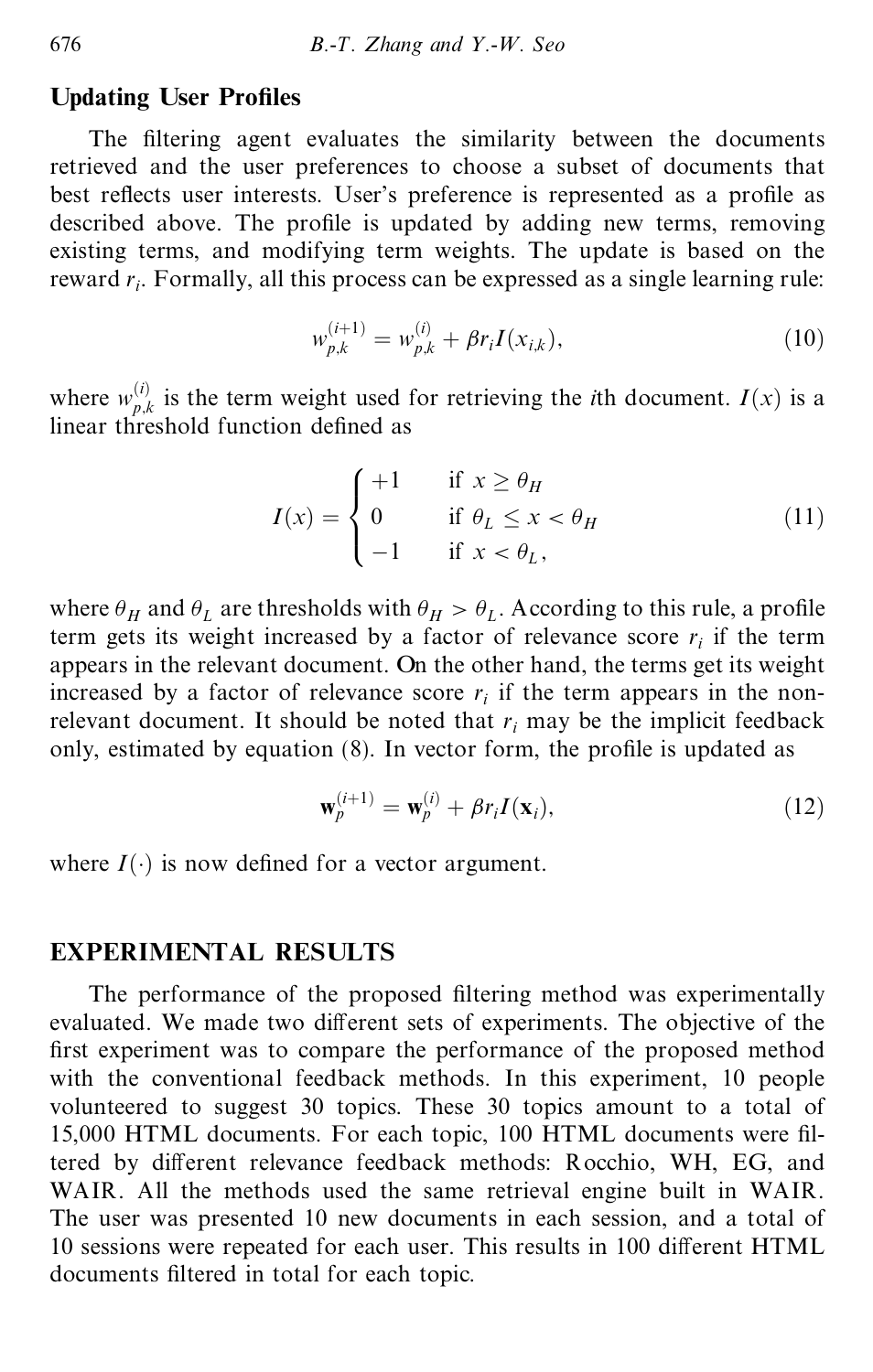| Learning Methods | Parameters                               | Term Expansion                                           |
|------------------|------------------------------------------|----------------------------------------------------------|
| <b>R</b> occhio  | $\alpha = 0.75, \beta = 0.25$            | higher weights                                           |
| WH               | $n = 0.03$                               | higher weights                                           |
| EG               | $n = 0.03$                               | higher weights                                           |
| WAIR             | $\alpha = 1, \beta = 0.03, \gamma = 0.9$ | $m - \epsilon m$ : higher weights, $\epsilon m$ : random |

**TABLE 1** Parameters Used for the Experiments

Table 1 summarizes the parameter values used for each algorithm. We also compared the performance of "e-match." This is used as a baseline method in which no relevance feedback is obtained from the user. It only follows up the hyperlinks that exactly matches the terms in the user's initial query. We attempted to use the in the parameter values as fairly as possible. The parameter values for the Rocchio algorithm were as recommended in the literature (Salton & Buckley, 1990).

Figure 4 and Table 2 show the results of various relevance feedback methods when explicit feedback was used. The graphs clearly show that



**FIGURE 4.** Results for the explicit feedback experiment. The X-axis shows the number of filtered documents. At each session, the user was presented 10 documents which were not presented in the previous sessions. The Y-axis denotes the average of explicit relevance feedback value scaled to [0, 100]. Each graph shows the evolution of the average explicit-feedback values as the filtering steps proceed. Each time 30 documents were retrieved using three different search engines, and 10 of them are filtered. The online learning algorithms, especially WAIR and WH, maintain a certain level of filtering performance though the number of filtering steps increased. In contrast, the filtering performance of the e-match and Rocchio algorithms tend to decrease rapidly as the filtering session goes on. See text for explanation of the results.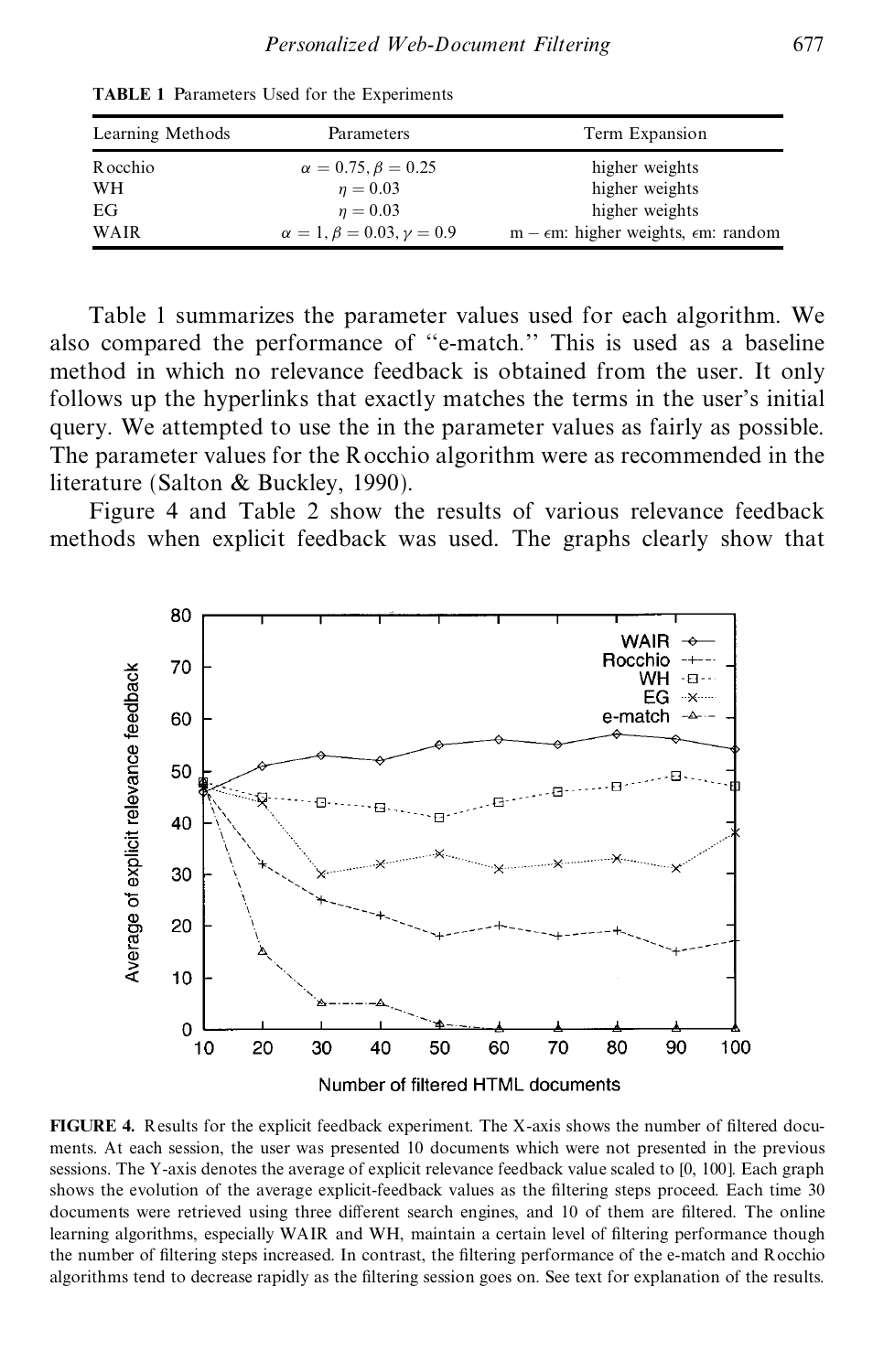|                    | average feedback $\pm$ standard deviation |                |                |                |                 |
|--------------------|-------------------------------------------|----------------|----------------|----------------|-----------------|
| Feedback Iteration | WAIR                                      | R occhio       | <b>WH</b>      | EG             | e-match         |
|                    | $0.46 + 0.019$                            | $0.47 + 0.024$ | $0.48 + 0.025$ | $0.47 + 0.033$ | $0.048 + 0.028$ |
|                    | $0.51 + 0.024$                            | $0.32 + 0.021$ | $0.45 + 0.036$ | $0.44 + 0.019$ | $0.15 + 0.032$  |
|                    | $0.53 + 0.028$                            | $0.25 + 0.109$ | $0.44 + 0.025$ | $0.3 + 0.022$  | $0.5 + 0.03$    |
| 4                  | $0.52 + 0.03$                             | $0.22 + 0.028$ | $0.43 + 0.022$ | $0.32 + 0.021$ | $0.5 + 0.024$   |
|                    | $0.55 + 0.037$                            | $0.18 + 0.033$ | $0.41 + 0.033$ | $0.34 + 0.032$ | $0.1 + 0.027$   |
| 6                  | $0.56 + 0.025$                            | $0.2 + 0.022$  | $0.44 + 0.034$ | $0.31 + 0.03$  | $\theta$        |
|                    | $0.55 + 0.028$                            | $0.18 + 0.032$ | $0.46 + 0.032$ | $0.32 + 0.023$ | $\theta$        |
| 8                  | $0.57 + 0.029$                            | $0.19 + 0.028$ | $0.47 + 0.026$ | $0.33 + 0.033$ | $\theta$        |
| 9                  | $0.56 + 0.031$                            | $0.15 + 0.032$ | $0.49 + 0.031$ | $0.31 + 0.026$ | $\theta$        |
| 10                 | $0.54 + 0.03$                             | $0.17 + 0.03$  | $0.47 + 0.026$ | $0.38 + 0.037$ | $\Omega$        |

**TABLE 2** Results for the Explicit Feedback Experiments

online learning algorithms, such as WH, EG, and WAIR, consistently better reflect user's preferences than the batch algorithms, such as Rocchio. Since there is no query expansion, the filtering accuracy of "e-match" is decreased during all the experiment. Among the online algorithms, WAIR consistently achieved better relevance evaluations from the users. One reason for the performance difference is that EG and WH use all the terms for query construction while WAIR chooses important terms from the profile to construct queries. Since EG and WH use the profile vector directly to match the candidate documents, the focus is highly distributed to all the terms. This might work well for long-term experiments, but it is not very appropriate for a dynamic environment which requires short-term adaptation. In contrast, WAIR uses only selected terms according to the  $\epsilon$ -greedy selection, which rapidly adapts to the current interests of the user. To verify the statistical significance of the experimental results, we have conducted paired- $t$  tests. Table 3 reports several statistics for the results of explicit feedback experi ments. The proposed method (WAIR) is compared with each of the conventional algorithms with 99 degrees of freedom. Since the performance is statistically significant with  $5\%$  of significance level, we can say that the performance of WMR significantly differs from that of WH. The difference

| Learning<br>Methods | Average | Standard<br>Deviation | Number of<br>Documents | $t$ -Statistics | $P(T \leq 1)$          |
|---------------------|---------|-----------------------|------------------------|-----------------|------------------------|
| WAIR                | 0.533   | 0.0499                | 3,000                  |                 |                        |
| Rocchio             | 0.234   | 0.0678                | 3,000                  | 0.1507          | $5.13 \times 10^{-17}$ |
| WH                  | 0.454   | 0.0678                | 3,000                  | 0.3608          | $2.01 \times 10^{-2}$  |
| EG                  | 0.352   | 0.0672                | 3,000                  | 0.0748          | $1.82 \times 10^{-6}$  |
| e-match             | 0.074   | 0.0286                | 3,000                  | 0.5176          | $2.92 \times 10^{-28}$ |

**TABLE 3** Paired-*t* Test for the Results of Explicit Feedback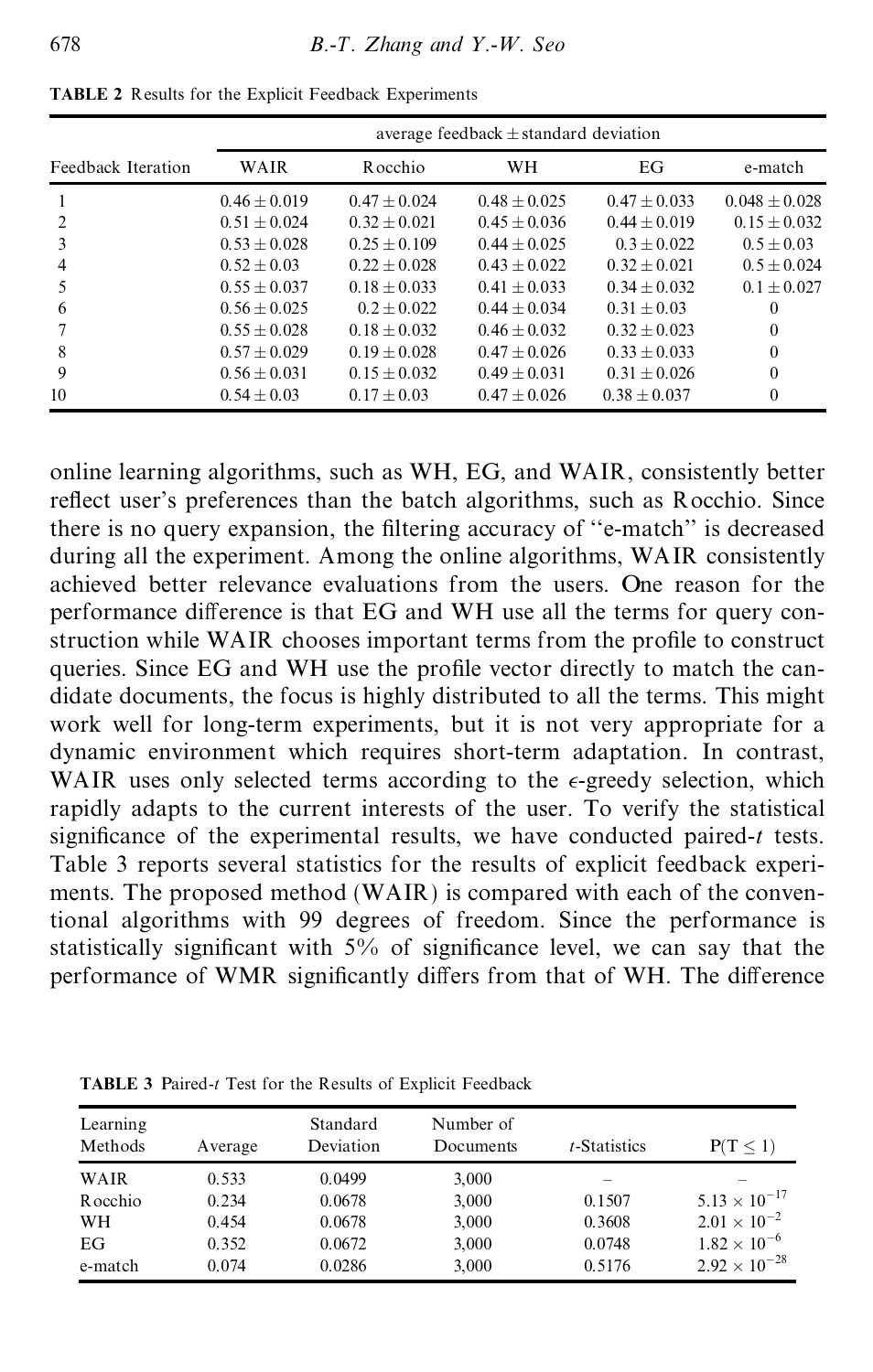of WAIR and other methods are especially evident from the excessively small P-values.

We analyzed the different user behaviors on the estimation of the relevance of documents. Figures 5–8 show the correlation between each behavior and the relevance of documents retrieved. It can be seen that bookmarking reflects a user's interest most strongly. Other results show that following up the hyperlinks does not always mean that the document is relevant. Users tend to follow up every document before they finally decide if the document is relevant or not. Similarly, scrolling is not a very strong indicator for relevance of documents, though this is a stronger indicator than the following-up behavior. Reading time seems a good indicator for user's interest. Most of the users spent 10 to 30 seconds on relevant documents while they spent 6 to 20 seconds on irrelevant or neutral documents. Thus, reading a document for 20–30 seconds is a good indicator for relevance. However, there is some ambiguity around 10 seconds. In general, it can be said that there is a tendency that the HTML documents on which the user spent a long time to read were rated as "relevant" and the documents for which only a short time was spent were evaluated as "irrelevant."

To build a model of user's explicit relevance feedback, we trained a threelayer neural network. It consisted of four input units, three hidden units, and one output unit. Its weight vector was learned by using the data collected from the first experiment in which users provided explicit feedbacks.

The second experiment was performed to compare the performance of three online feedback methods: WAIR, WH, and EG. We measured the filtering accuracy and adaptation speed when the user does not provide explicit feedback. The learner should estimate the user interests by observing the browsing behaviors. This experiment involved five people, each on a topic. Each method was tested on a topic using 750 HTML documents. The total number of HTML documents used for this experi ment was 3,750.

User relevance feedback was implicitly obtained using the neural net work trained through the browsing history of the explicit feedback experi ment. In each filtering step, each method was presented 10 HTML documents. Figure 9 and Table 4 show the results for the methods during the 25 filtering steps. Though the absolute performance was lower than for the case of explicit feedback, the result shows a similar tendency. Web agents for information retrieval achieved better relevance values than the other methods. Among WH and EG, WH was better than EG. The accuracy of implicit feedback was confirmed by asking the participants to evaluate the documents presented at the end of the trials. Table 5 shows the results of paired- $t$  tests of the filtering task with implicit feedback. As the small P-values indicate, the improvement of WAIR com pared with WH and EG is statistically significant.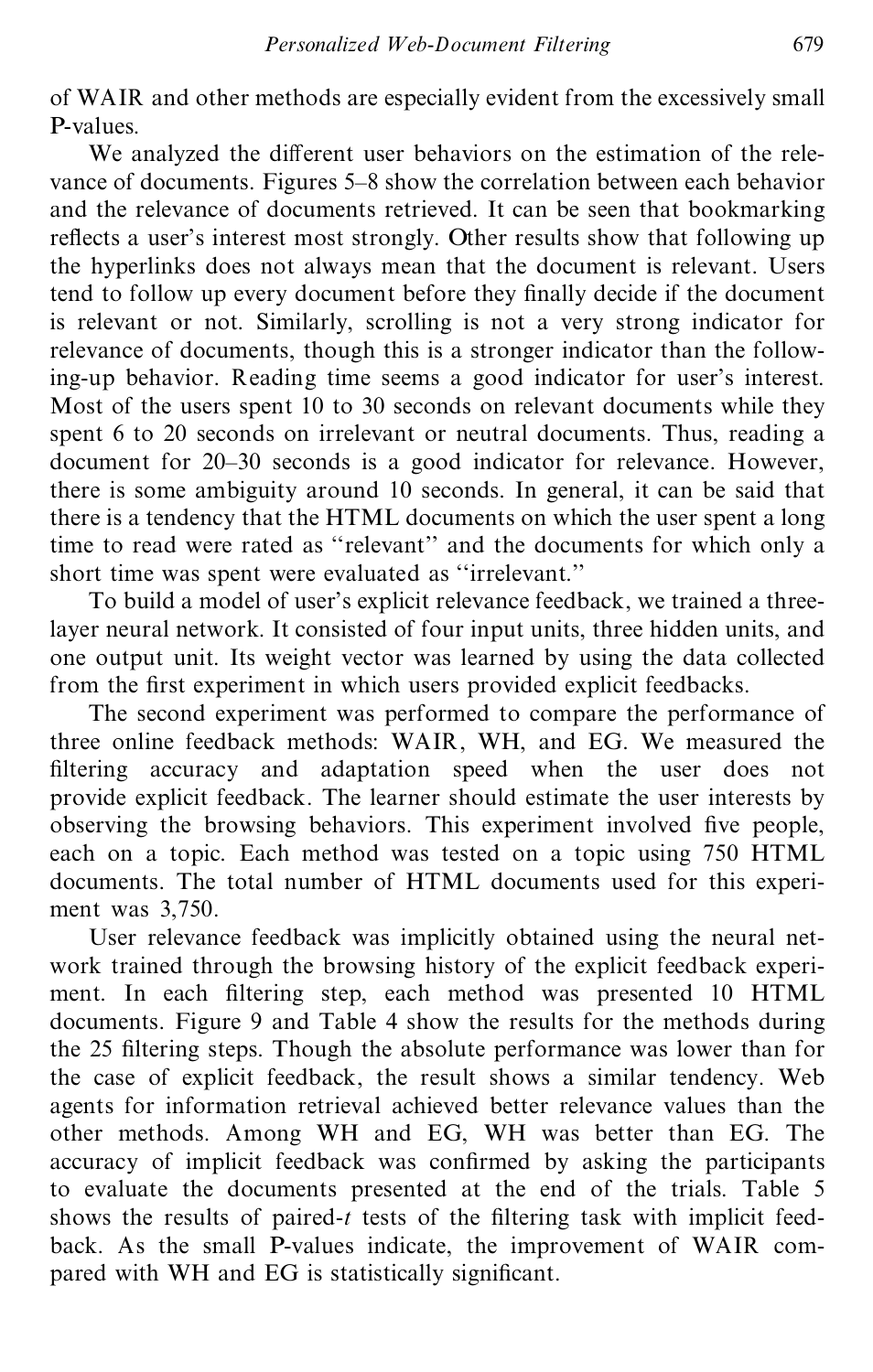

**FIGURE 5.** Correlation between the bookmarking behavior and the relevance of filtered documents. Bookmarking was observed 1,200 times out of 15,000 documents. This bar graph shows that many of the documents. were relevant when the user bookmarked them.



FIGURE 6. Correlation between the follow-up behavior and the relevance of filtered documents. The follow-up behaviour was observed 6,450 times out of 15,000 documents. The results indicate that the users tend to follow-up every document irrespective of its relevance.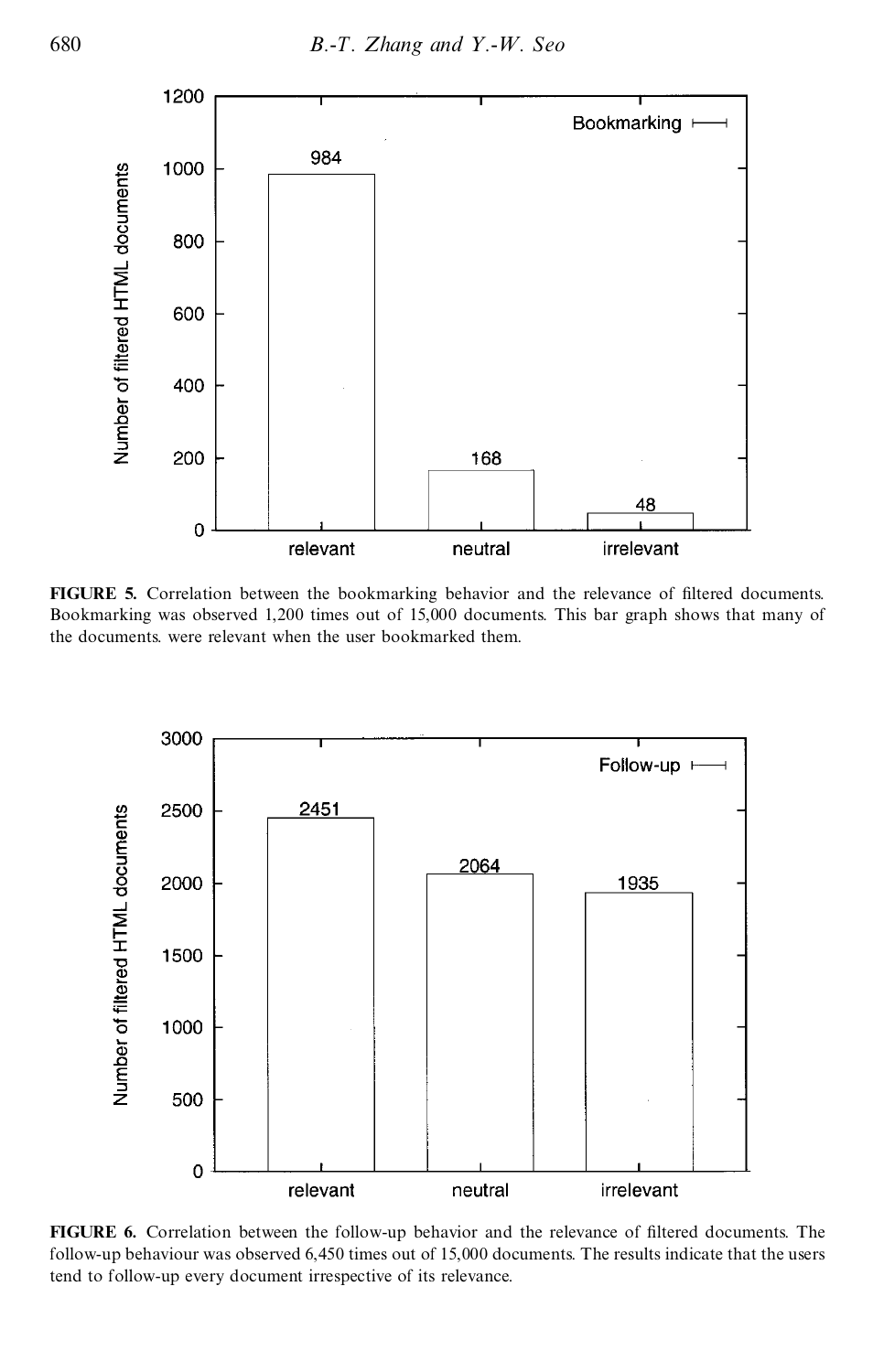

**FIGURE** 7. Correlation between the scrolling behavior and the relevance of filtered documents. This behavior was observed 10,500 times out of 15,000 documents. The result shows the tendency that relevant documents are scrolled more often than the others.



FIGURE 8. Correlation between the reading time and the relevance of filtered documents. This result indicates that the users spent more time on reading relevant documents than irrelevant ones. However, it also suggests that large reading time (10 or more seconds) was occasionally spent on neutral and irrelevant documents.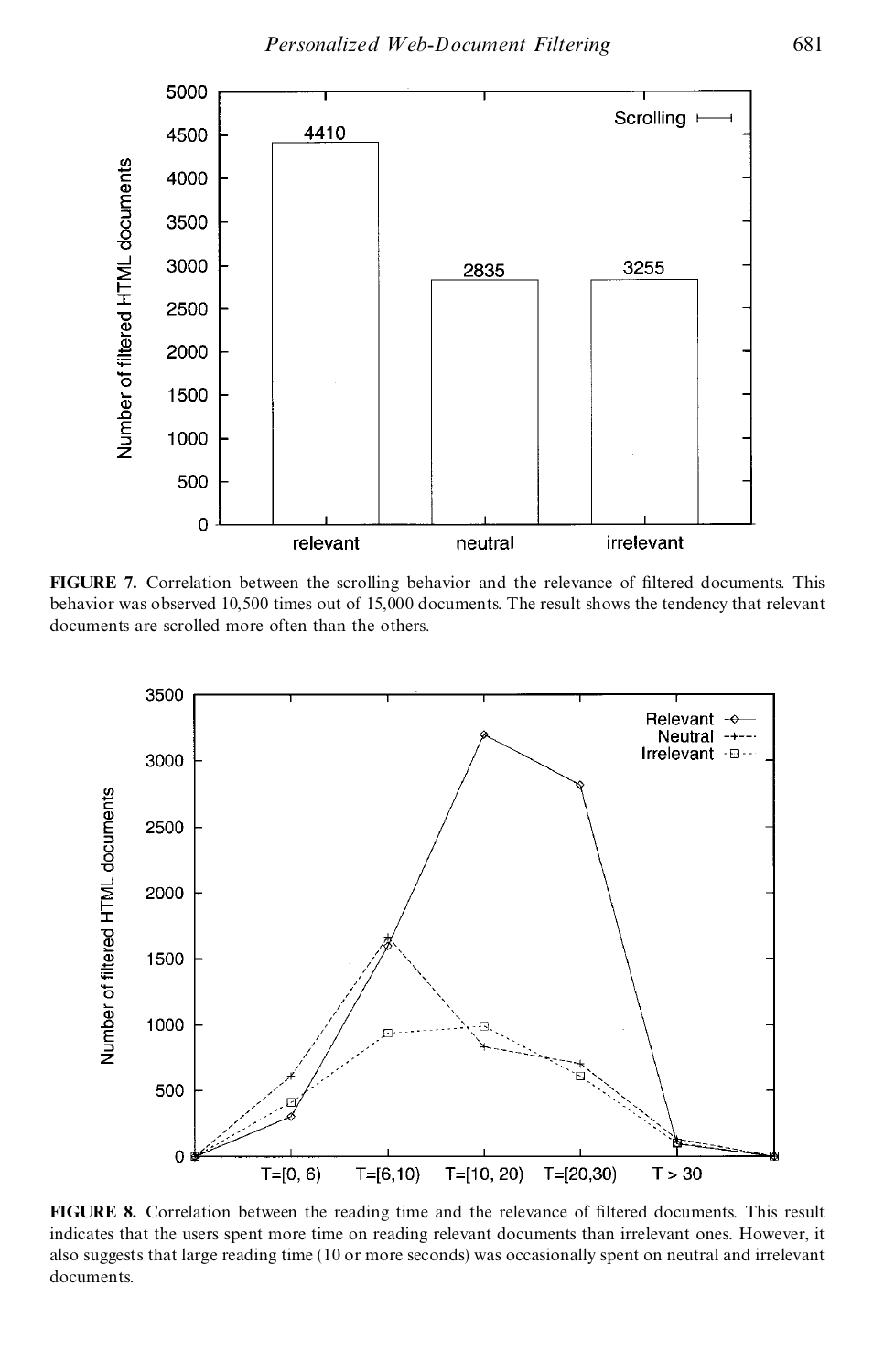

**FIGURE 9.** Results for the implicit relevance feedback experiment. Each graph shows the evolution of the average implicit-feedback values as the filtering session goes on. Compared are the three online learning algorithms. Though the overall performance for all the methods is lower than in the explicit feedback experiment, the general tendency looks similar to the previous experiment.

|                         | average feedback $\pm$ standard deviation |                  |                  |  |
|-------------------------|-------------------------------------------|------------------|------------------|--|
| Feedback Iteration      | WAIR                                      | WH               | EG               |  |
| 1                       | $0.44 \pm 0.029$                          | $0.48 \pm 0.033$ | $0.47 + 0.027$   |  |
| $\overline{2}$          | $0.39 \pm 0.034$                          | $0.36 \pm 0.032$ | $0.22 \pm 0.024$ |  |
| $\overline{\mathbf{3}}$ | $0.34 + 0.045$                            | $0.29 + 0.049$   | $0.14 + 0.03$    |  |
| $\overline{\mathbf{4}}$ | $0.35 \pm 0.024$                          | $0.22 \pm 0.051$ | $0.16 \pm 0.032$ |  |
| 5                       | $0.37 \pm 0.038$                          | $0.19 + 0.047$   | $0.7 \pm 0.028$  |  |
| 6                       | $0.41 \pm 0.021$                          | $0.21 \pm 0.045$ | $0.11 \pm 0.034$ |  |
| $\overline{7}$          | $0.42 \pm 0.043$                          | $0.15 \pm 0.029$ | $0.14 \pm 0.034$ |  |
| 8                       | $0.38 + 0.018$                            | $0.14 + 0.038$   | $0.11 + 0.039$   |  |
| 9                       | $0.41 + 0.03$                             | $0.13 \pm 0.04$  | $0.15 \pm 0.029$ |  |
| 10                      | $0.42 \pm 0.022$                          | $0.15 \pm 0.029$ | $0.16 + 0.041$   |  |
| 11                      | $0.39 \pm 0.028$                          | $0.2 \pm 0.031$  | $0.13 \pm 0.038$ |  |
| 12                      | $0.36 \pm 0.025$                          | $0.26 \pm 0.038$ | $0.12 + 0.024$   |  |
| 13                      | $0.39 \pm 0.021$                          | $0.29 \pm 0.012$ | $0.1 \pm 0.03$   |  |
| 14                      | $0.41 + 0.026$                            | $0.22 + 0.034$   | $0.1 + 0.03$     |  |
| 15                      | $0.43 \pm 0.029$                          | $0.15 \pm 0.019$ | $0.1 \pm 0.03$   |  |
| 16                      | $0.45 \pm 0.019$                          | $0.13 \pm 0.029$ | $1 \pm 0.03$     |  |
| 17                      | $0.43 \pm 0.026$                          | $0.19 \pm 0.02$  | $\overline{0}$   |  |
| 18                      | $0.37 \pm 0.032$                          | $0.14 + 0.032$   | $\mathbf{0}$     |  |
| 19                      | $0.34 + 0.025$                            | $0.13 + 0.041$   | $\mathbf{0}$     |  |
| 20                      | $0.3 \pm 0.03$                            | $0.13 \pm 0.032$ | $\mathbf{0}$     |  |
| 21                      | $0.27 \pm 0.039$                          | $0.12 \pm 0.038$ | $\mathbf{0}$     |  |
| 22                      | $0.2 + 0.012$                             | $0.14 + 0.041$   | $\mathbf{0}$     |  |
| 23                      | $0.24 \pm 0.015$                          | $0.11 \pm 0.041$ | $\boldsymbol{0}$ |  |
| 24                      | $0.21 + 0.021$                            | $0.9 + 0.027$    | $\mathbf{0}$     |  |
| 25                      | $0.26 \pm 0.024$                          | $0.1 \pm 0.028$  | $\mathbf{0}$     |  |

**TABLE 4** Results for the Implicit Feedback Experiments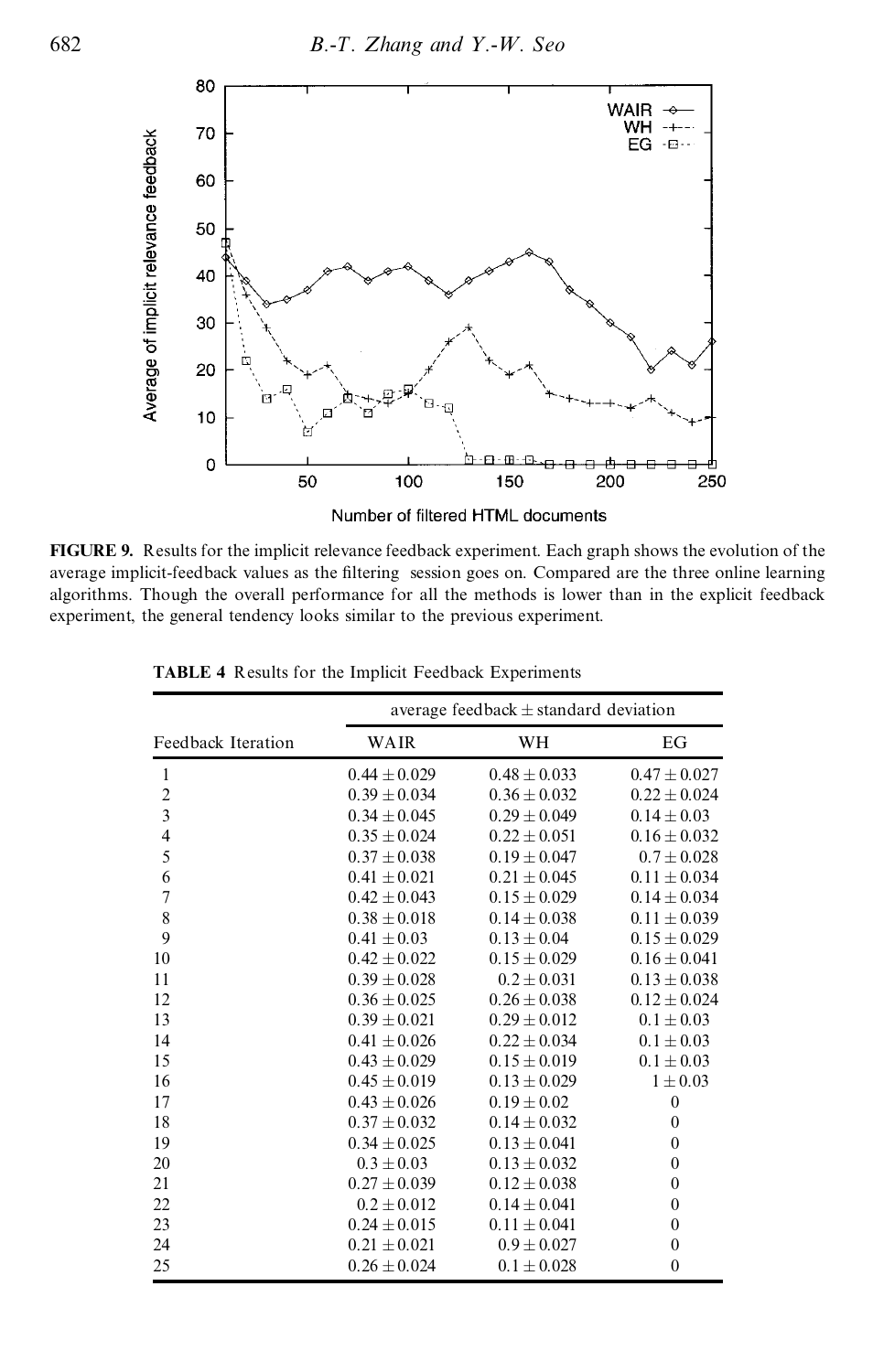| Learning<br>Methods | Average | Standard<br>Deviation | Number of<br>Documents | t-Statistics             | P(T < t)                 |
|---------------------|---------|-----------------------|------------------------|--------------------------|--------------------------|
| WAIR                | 0.359   | 0.0454                | 1,250                  | $\overline{\phantom{a}}$ | $\overline{\phantom{a}}$ |
| WH                  | 0.188   | 0.0419                | 1,250                  | 0.0564                   | $3.46 \times 10^{-20}$   |
| EG                  | 0.080   | 0.0223                | 1.250                  | 0.3069                   | $5.22 \times 10^{-48}$   |

**TABLE 5** Paired-*t* Test for the Results of Implicit Feedback

#### **CONCLUSIONS**

In this article, we formulated the problem of information filtering as a TD(0) reinforcement learning problem, and presented a personalized Web-document filtering system that learns to follow user preferences from observations of his behaviors on the presented documents. A practical method was described that estimates the user's relevance feedback from user behaviors such as reading time, bookmarking, scrolling, and link-following actions.

Our experimental evidence from a field test on a group of users supports that the proposed method effectively adapts to the user's specific interests. This confirms that "learning from shoulders of the user" through self-generated reinforcement signals can significantly improve the performance of information filtering systems. In a series of short-term filtering environments, WAIR achieved superior performance when compared to the conventional feedback methods, including Rocchio, WH, and EG. In terms of adaptation speed, the proposed method converged to the user's specific interest faster than existing relevance feedback methods.

Our work has focused on personalizing information filtering based on existing Web-index services, i.e., Altavista, Excite, and Lycos. Through the use of learning-based personalization techniques, WAIR could improve the quality of information service of the existing Web search engines. Since every search engine has its strengths and weaknesses, the meta-search approach of WAIR combines the strengths of different search engines while reducing their weaknesses. For the convenience of implementation, we used the con ventional search engines directly. Using meta-search engines would further increase the final performance. Similar ideas can be used to improve the quality of other Web information service systems.

The online nature of reinforcement learning makes it possible to approxi mate optimal action policies in ways that put more effort into learning to make good decisions for frequently encountered states, at the expense of less effort for infrequently encountered states. This is the key property that distinguishes reinforcement learning from other relevance feedback methods based on supervised learning. Our experimental results confirms this view: information filtering is dictated by online adaptation based on a small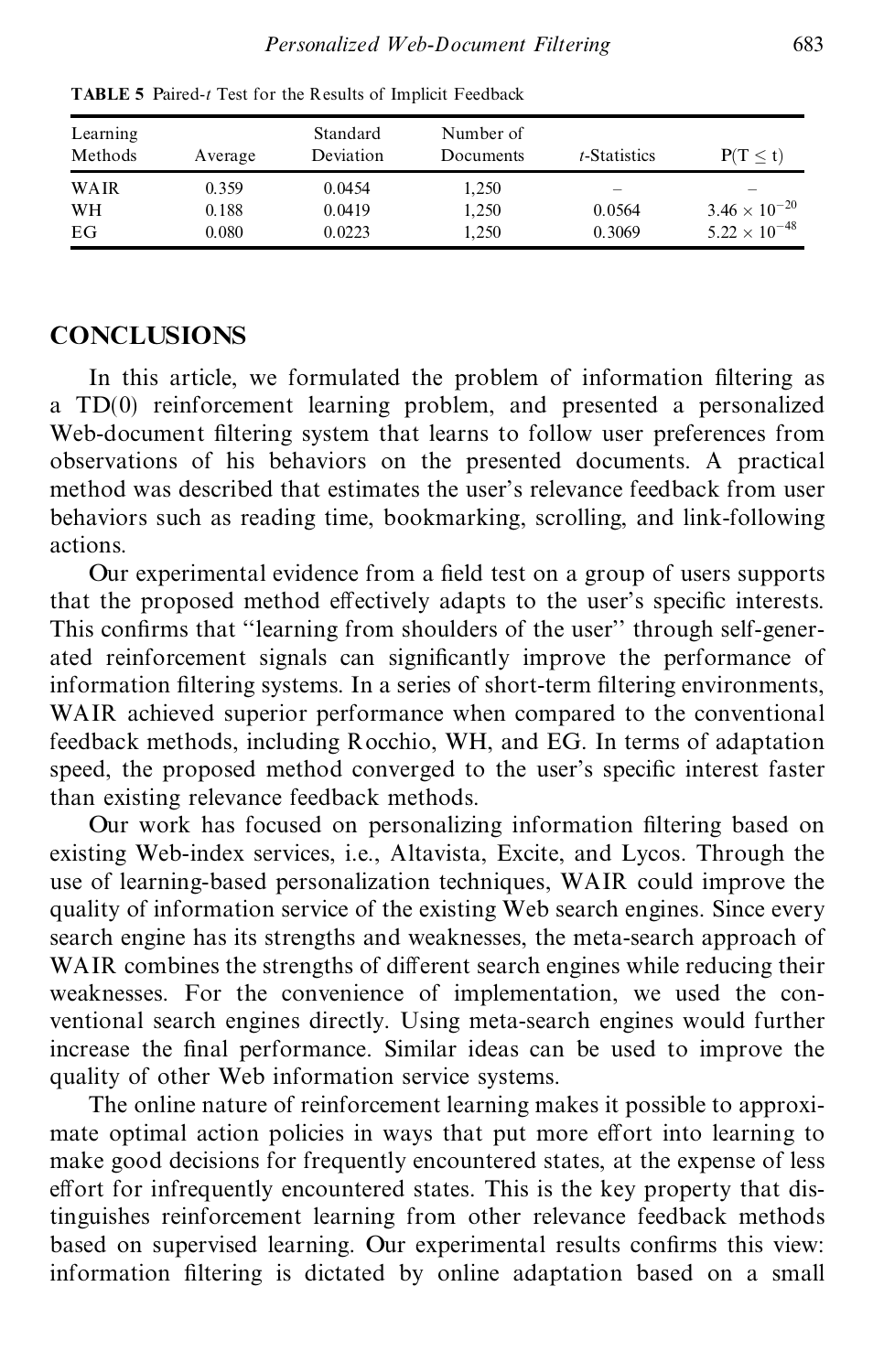number of documents. The reinforcement learning formulation gave more emphasis on decision-making as to filtering the documents rather than just to learn the mappings or profiles. This resulted in better performance than in simple supervised learning methods in the dynamic environments. Our work suggests that reinforcement learning can provide a better framework for personalization of information service in the Web environments than in conventional supervised learning formulation.

In spite of our success in learning the user preferences in the WAIR system, it should be mentioned that the success comes in part from the environments where we made our experiments. One is that the topics used for experiments were usually scientific, and thus the filtered documents contained relatively less-ambiguous terms than those that might be contained in other usual Web documents. Another reason might be that the duration of our experiments were not very long during which the user interests did not change very much. The adaptation to a user's interests during a longer period of time in a more dynamic environment should still he tested. From a more practical point of view, the response time is a crucial factor in the information retrieval and filtering. However, our focus in this paper was confined to the relevance feedback. Learning from users to minimize their response time is one of our research topics in the future.

#### **REFERENCES**

- Belkin, N. J., and W. B. Croft. 1992. Information filtering and information retrieval: Two sides of the same coin? *Communications of the ACM* 35(12):29-38.
- Boyan, J., D. Freitag, and T. Joachims. 1996. A machine learning architecture for optimizing Web search engine. In *Proc. AAAI W orkshop on Internet-Based Information System*, pp. 334±335. Menlo Park, CA: AAAI Press.
- Callan, J. 1998. Learning while filtering documents. In *Proc. ACM SIGIR Conf. on Research and Development in Information Retrieval* (SIGIR-98), pp. 224-231. New York: ACM Press.
- Falk, A., and I. M. Josson. 1996. An agent for WWW-retrieval and filtering. In *Proc. Practical Application of Intelligent Agents and Multi-agents Technology* (PAAM-96), pp. 169-179.
- Frakes, W. B., and R. Baeza-Yates. 1992. Stemming algorithms. In *Information Retrieval: Data Structures and Algorithms*. pp. 131-160. Englewood Cliffs, NJ: Prentice-Hall.
- Hirashima, T., N. Matsuda, T. Nomoto, and J. Toyoda. 1998. Context-sensitive filtering for browsing in hypertext. In *Proc. Int. Conf. on Intelligent User Interfaces* (IUI-98), pp. 119-126. New York: ACM **Press**.
- Joachims, T., D. Freitag, and T. M. Mitchell. 1997. WebWatcher: A tour guide for the World Wide Web. In *Proc. Int. Joint Conf. on Artificial Intelligence* (IJCAI-97), pp. 770-777. San Diego, CA: Morgan Kaufman.
- Kamba, T., H. Sakagami, and Y. Koseki. 1997. ANATAGONOMY: A personalized newspaper on the World Wide Web. Int. J. Human-Computer Studies 46:789-803.
- Kindo, T., H. Yoshida, T. Morimoto, and T. Watanabe. 1997. Adaptive personal information filtering system that organizes personal profiles automatically. In *the Proc. Int. Joint Conf. Artificial Intelli*gence (IJCAI-97), pp. 716-721. San Diego, CA: Morgan Kaufmann.
- Lashkari, Y., M. Metral, and P. Maes. 1994. Collaborative interface agents. In *Proc. of the Twelfth National Conf. on Artificial Intelligence*, pp. 444-450.